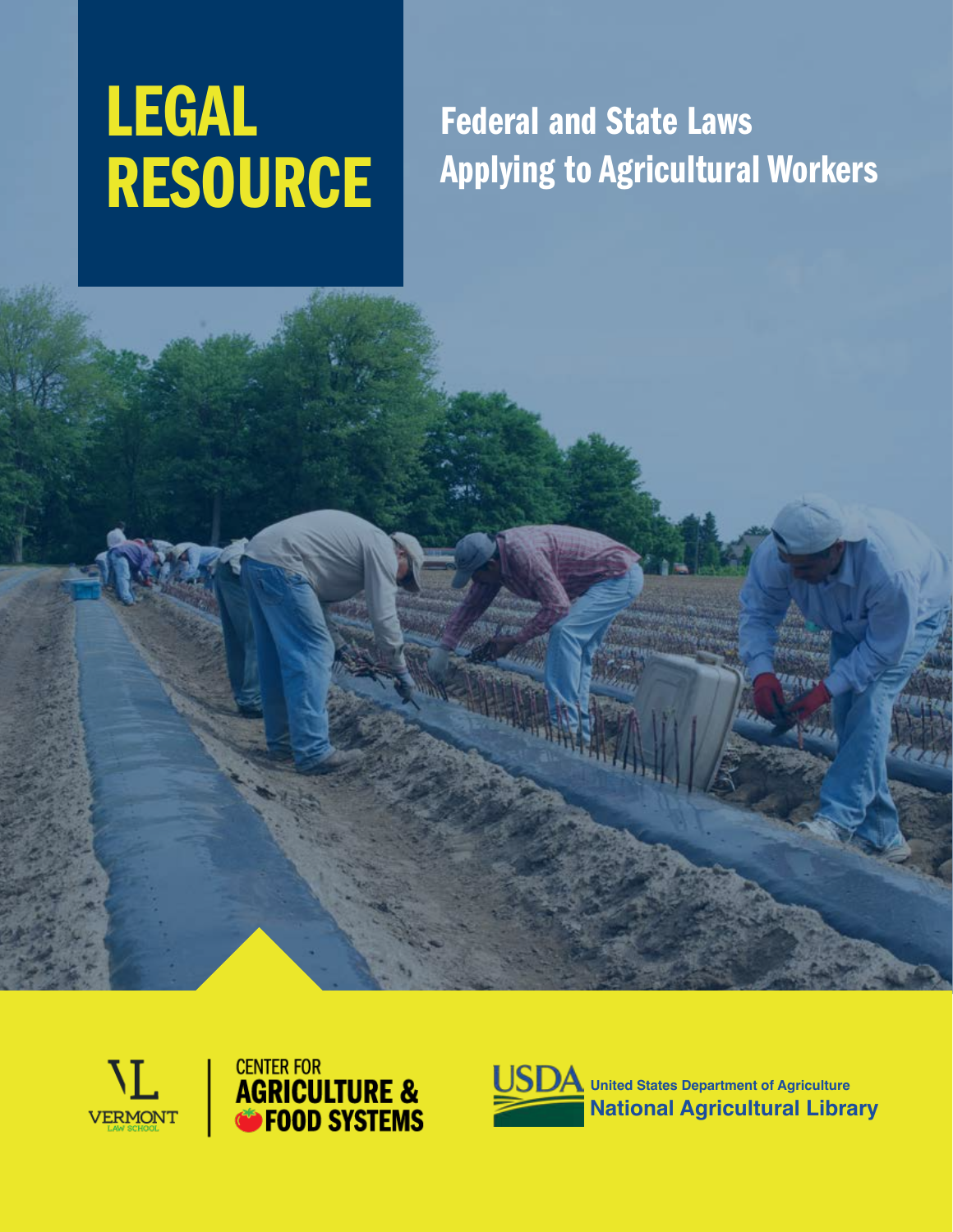## ACKNOWLEDGEMENTS

This resource, a white paper detailing the federal and state laws applicable to agricultural workers, is intended to provide valuable information for advocates, workers, and producers. Although the state law researched here is Vermont, the interplay between state and federal law is generally applicable to other states. Consequently, this resource may serve as a valuable research template for other states. The laws applicable to agricultural workers can be confusing for both workers and farmers. More resources like this are needed to help farmers comply with housing and employment legal requirements and for workers to understand their rights.

This resource was made possible by funding through the National Agriculture Library, United States Department of Agriculture in partnership with the Center for Agriculture and Food Systems at Vermont Law School.

We wish to express our sincere appreciation to Katie Hanon Michel, J.D., for researching and drafting this resource.

The information presented in this white paper is current as of February 2018.

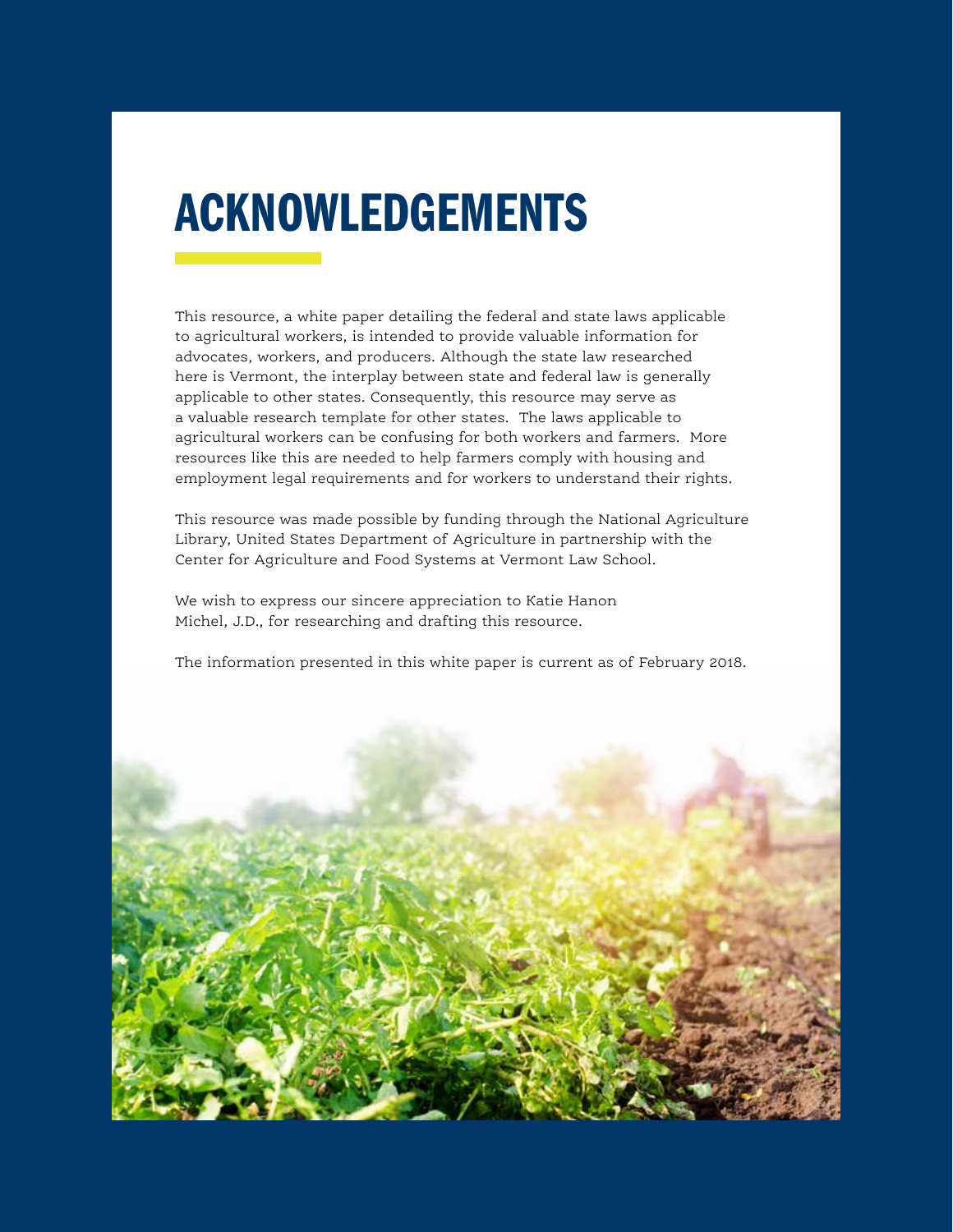## **TABLE OF CONTENTS**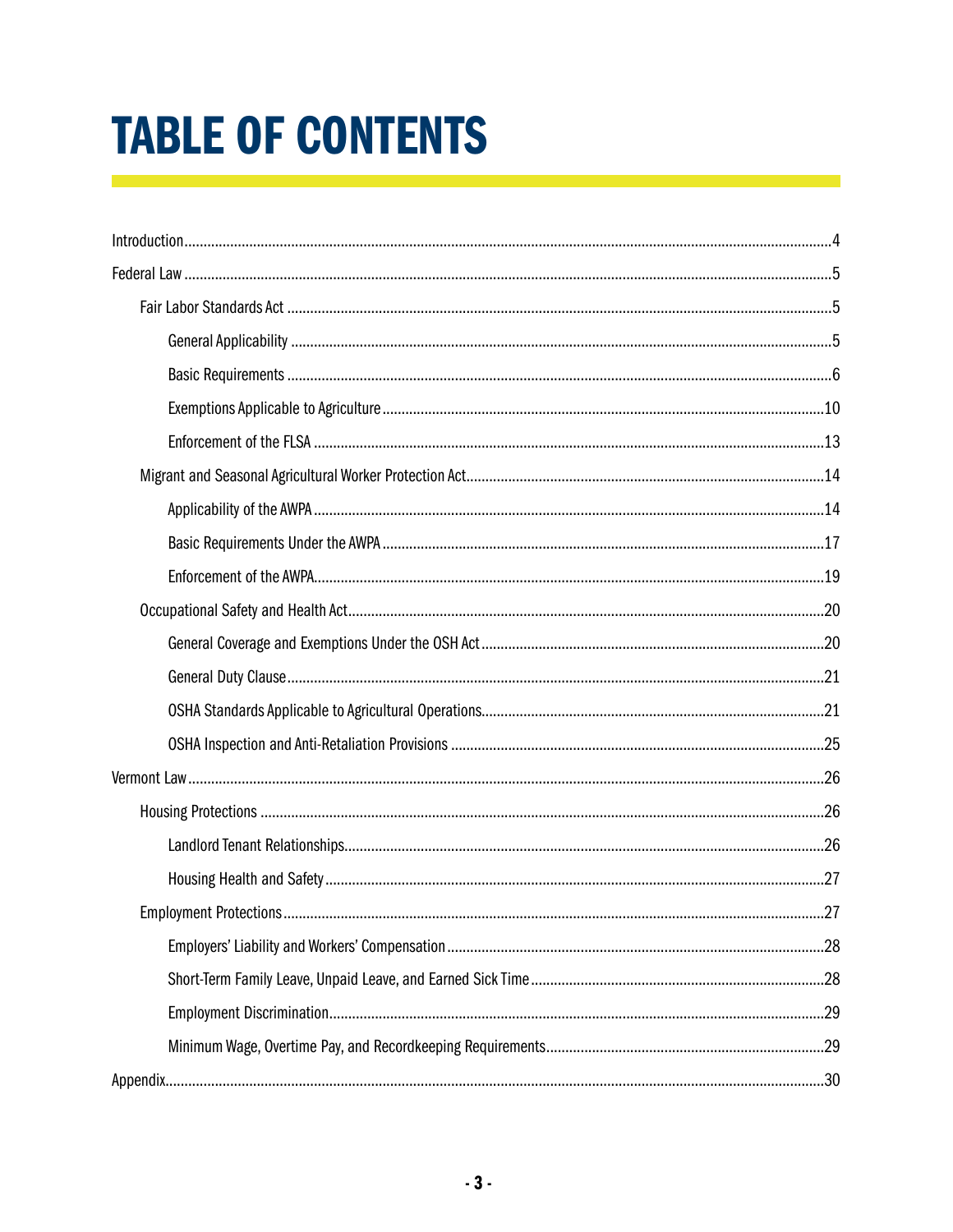## INTRODUCTION

This white paper provides an overview of federal and Vermont State laws establishing housing and employment protections for agricultural workers—including dairy workers—on non-exempt farms. This paper first outlines the basic federal requirements for agricultural housing and employment in the Fair Labor Standards Act, Migrant and Seasonal Agricultural Worker Protection Act, and Occupational Safety and Health Act, and highlights the exemptions provided for family farms and small farms.1 This paper next describes Vermont laws related to housing health and safety, landlord tenant relationships, compensation, and minimum wage requirements, among other topics. A table summarizing the federal laws covered in this memorandum is included in Appendix A.

**The content in this paper is for informational purposes only and does not constitute legal advice. Individuals with legal issues related to agricultural housing or employment should consult an attorney with subject matter expertise and licensure in the appropriate jurisdiction.** 

<sup>1</sup> There are a number of additional federal laws that may affect farmworker housing and employment conditions or guarantee protections to workers that are outside the scope of this paper. These include, among others, the Federal Insecticide, Fungicide, and Rodenticide Act; the Fair Housing Act; the Family Medical Leave Act; Title VII of the Civil Rights Act; and the Immigration Reform and Control Act.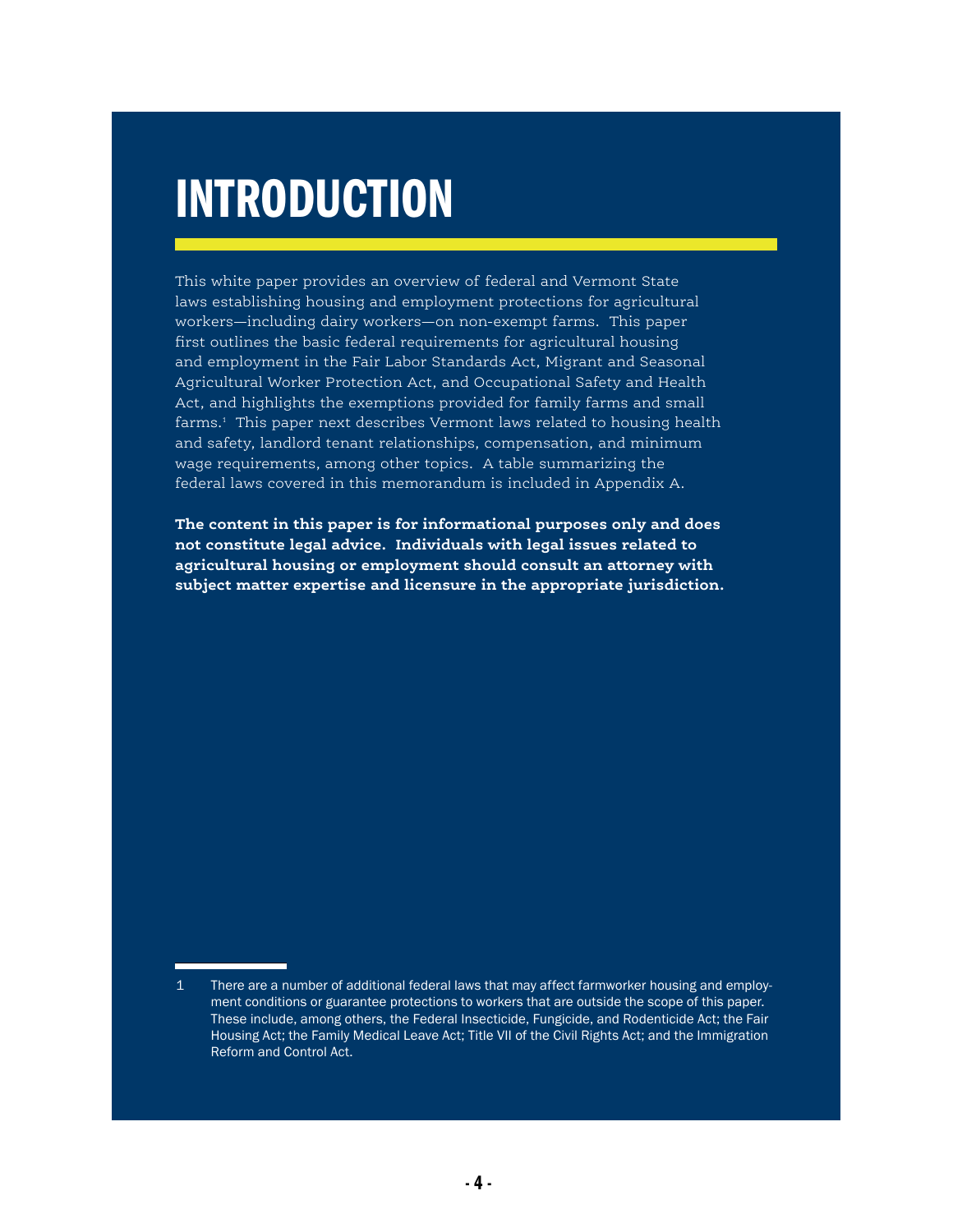## FEDERAL LAW

## FAIR LABOR STANDARDS ACT

The Fair Labor Standards Act of 1938 (FLSA)<sup>2</sup> establishes employment protections for covered employees who are engaged in interstate commerce or in the production of goods for interstate commerce, or who are employed by enterprises that are so engaged. The Act is administered by the Wage and Hour Division of the United States Department of Labor.3 This section first describes the FLSA's general applicability and basic minimum wage, equal pay, maximum hour, child labor, and recordkeeping and notice requirements, and its protections for nursing mothers. This section then describes the exemptions from those requirements for employees engaged in agriculture. Finally, this section briefly outlines the FLSA's enforcement provisions.

### General Applicability – Enterprise Coverage and Individual Coverage

With certain exceptions, the FLSA's basic requirements apply in two different ways, commonly known as **enterprise coverage** and **individual coverage**.

Pursuant to the **enterprise coverage** provisions, the FLSA applies to each employee who is employed in an enterprise (1) that has any "employees engaged in commerce or in the production of goods for commerce, or that has employees handling, selling, or otherwise working on goods or materials that have been moved in or produced for commerce by any person," and (2) "whose annual gross volume

of sales made or business done is not less than \$500,000 (exclusive of excise taxes at the retail level that are separately stated)."4

Pursuant to the **individual coverage** provisions, an employee of an enterprise that does not meet the \$500,000 annual gross volume threshold is nevertheless covered by the FLSA "in any workweek" when that employee is individually "engaged in commerce or in the production of goods for commerce."<sup>5</sup> For both types of coverage, "commerce" is defined as interstate commerce specifically, "trade, commerce, transportation, transmission, or communication among the several States or between any State and any place outside thereof."6

To summarize, enterprise coverage extends the FLSA's protections to all employees of a larger enterprise so long as at least one employee in that enterprise is engaged in interstate commerce or the production of goods for interstate commerce. In contrast,



<sup>2</sup> 29 U.S.C. §§ 201-219 (2012).

<sup>3</sup> 29 U.S.C. § 204 (2012); U.S. Dep't of Labor, Employment Law Guide, https://webapps.dol.gov/elaws/elg/minwage. htm (accessed Jan. 22, 2018).

<sup>4</sup> 29 U.S.C. §§ 203(s)(1)(A), 206(a), 207(a)(1) (2012).

<sup>5</sup> 29 U.S.C. §§ 206(a), 207(a)(1).

<sup>6</sup> 29 U.S.C. § 203(b) (2012).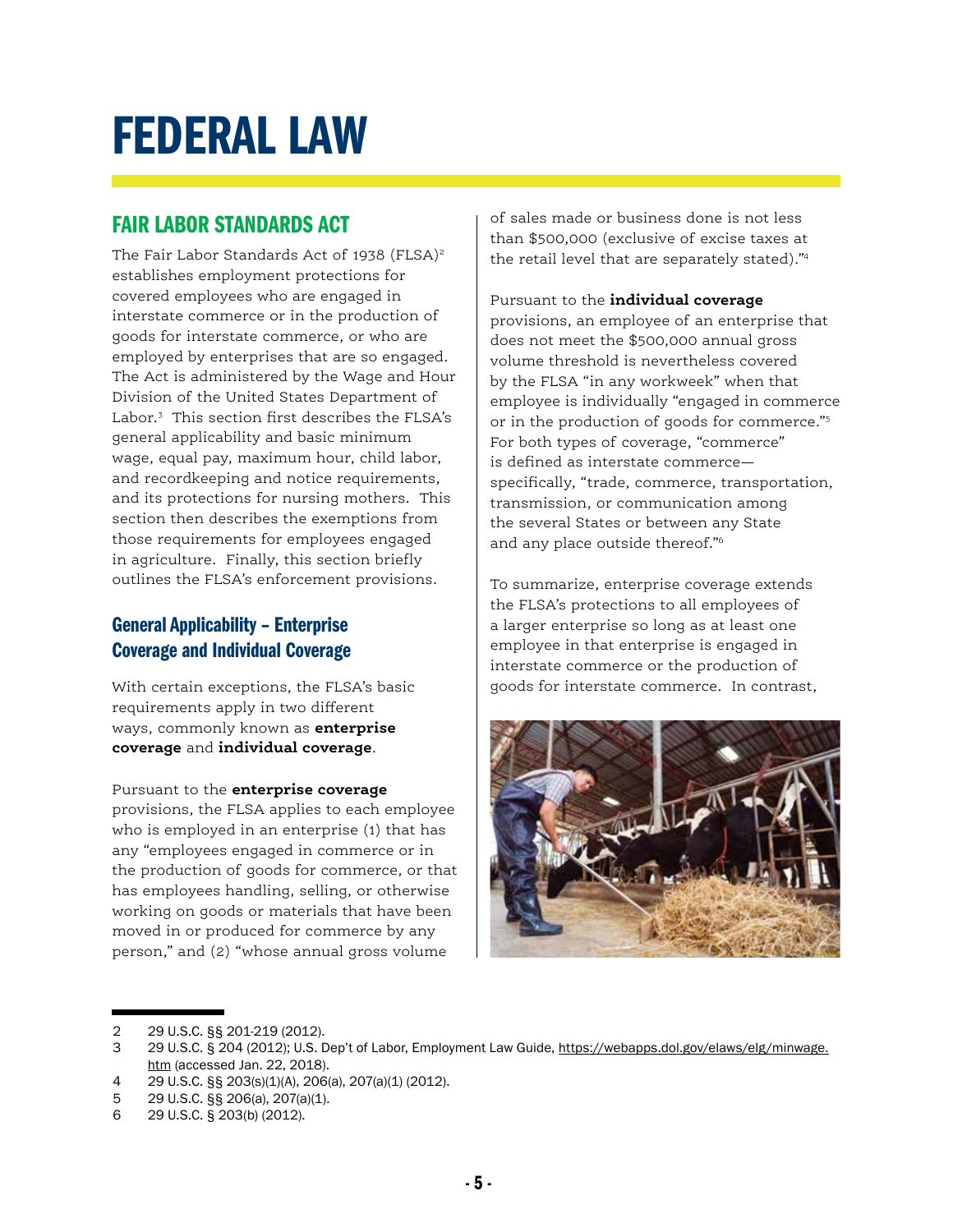individual coverage extends the FLSA's protections to an employee in any enterprise, regardless of sales or business volume, so long as that specific employee is engaged in interstate commerce or the production of goods for interstate commerce.

**Immigration status** does not affect these general rules of applicability. Although the FLSA does not expressly address this issue and the United States Supreme Court has not spoken on it,7 a number of federal courts have held that the FLSA's protections apply to both citizens and noncitizens and whether an employee has legal immigration status is irrelevant.<sup>8</sup> Further, since the FLSA was enacted, the Department of Labor has consistently taken the position that the Act applies to undocumented workers and has enforced its provisions without regard to immigration status.<sup>9</sup>

As noted above, there are a number of exemptions from the general enterprise coverage and individual coverage rules. The exemptions applicable to employees engaged in agriculture are discussed in section 3 below.

#### Basic Requirements

The FLSA's minimum wage, equal pay, maximum hour, nursing mother break time, child labor, and recordkeeping requirements, which are described in turn below, establish basic protections for covered, non-exempt employees nationally. Further, pursuant to the FLSA's savings clause, states and local municipalities may enact more stringent wage, hour, and child labor laws.<sup>10</sup> In other words, the FLSA does not preempt states and municipalities from enacting laws establishing a higher minimum wage or a lower maximum workweek than the federal standard, and in fact expressly permits them to do so.

#### [ Minimum Wage Requirements ]

The FLSA requires an employer to pay every covered employee a **minimum wage of not less than \$7.25 per hour**, 11 except that an employer may pay an employee who is less than twenty years old a minimum wage of not less than \$4.25 an hour "during the first 90 consecutive calendar days after such employee is initially employed."12 The "'[w]age paid to any employee includes the reasonable cost,

<sup>7</sup> The Court has spoken only on the applicability of the National Labor Relations Act (NLRA) to undocumented workers. Specifically, in *Hoffman Plastics Compounds, Inc. v. National Labor Relations Board*, the Court held that the National Labor Relations Board could not award back pay to an undocumented worker, even though the worker had been unlawfully terminated in violation of the NLRA, because construing the Act to allow such an award would conflict with federal immigration policy as expressed in the Immigration Reform and Control Act of 1986. 535 U.S. 137, 151 (2002). Numerous federal courts and the Department of Labor have taken the position that *Hoffman* does not mean that undocumented workers lack rights under labor laws not addressed in that decision—namely, the FLSA and the Migrant and Seasonal Agricultural Worker Protection Act. *See infra* notes 8-9.

<sup>8</sup> Lucas v. Jerusalem Cafe, LLC, 721 F.3d 927 (8th Cir. 2013) (holding that "unauthorized aliens may sue under the FLSA . . . to recover statutory damages for work actually performed"); Patel v. Quality Inn South, 846 F.2d 700 (11th Cir. 1988) (holding that undocumented workers were "employees" within the meaning of the FLSA and were therefore entitled to institute a civil action pursuant to the Act for unpaid wages and liquidated damages); In re Reyes, 814 F.2d 168 (5th Cir. 1987) ("[I]t is well established that the protections of the Fair Labor Standards Act are applicable to citizens and aliens alike and whether the alien is documented or undocumented is irrelevant."); Colon v. Major Perry Street Corp., 987 F. Supp. 2d 451 (S.D.N.Y. 2013) ("The statutory analysis of FLSA and a review of the relevant precedents support the conclusion that, despite recent developments under the NLRA, undocumented workers are still entitled to retrospective backpay under FLSA.").

<sup>9</sup> Lucas, 721 F.3d at 935-36 & n.6 (collecting cases); U.S. Dep't of Labor, Wage & Hour Div., Fact Sheet #48: Application of U.S. Labor Laws to Immigrant Workers: Effect of Hoffman Plastics Decision on Laws Enforced by the Wage and Hour Division (2008), https://www.dol.gov/whd/regs/compliance/whdfs48.htm.

<sup>10</sup> 29 U.S.C. § 218(a) (2012).

<sup>11</sup> 29 U.S.C. § 206(a)(1) (2012).

<sup>12</sup> 29 U.S.C. § 206(g)(1) (2012).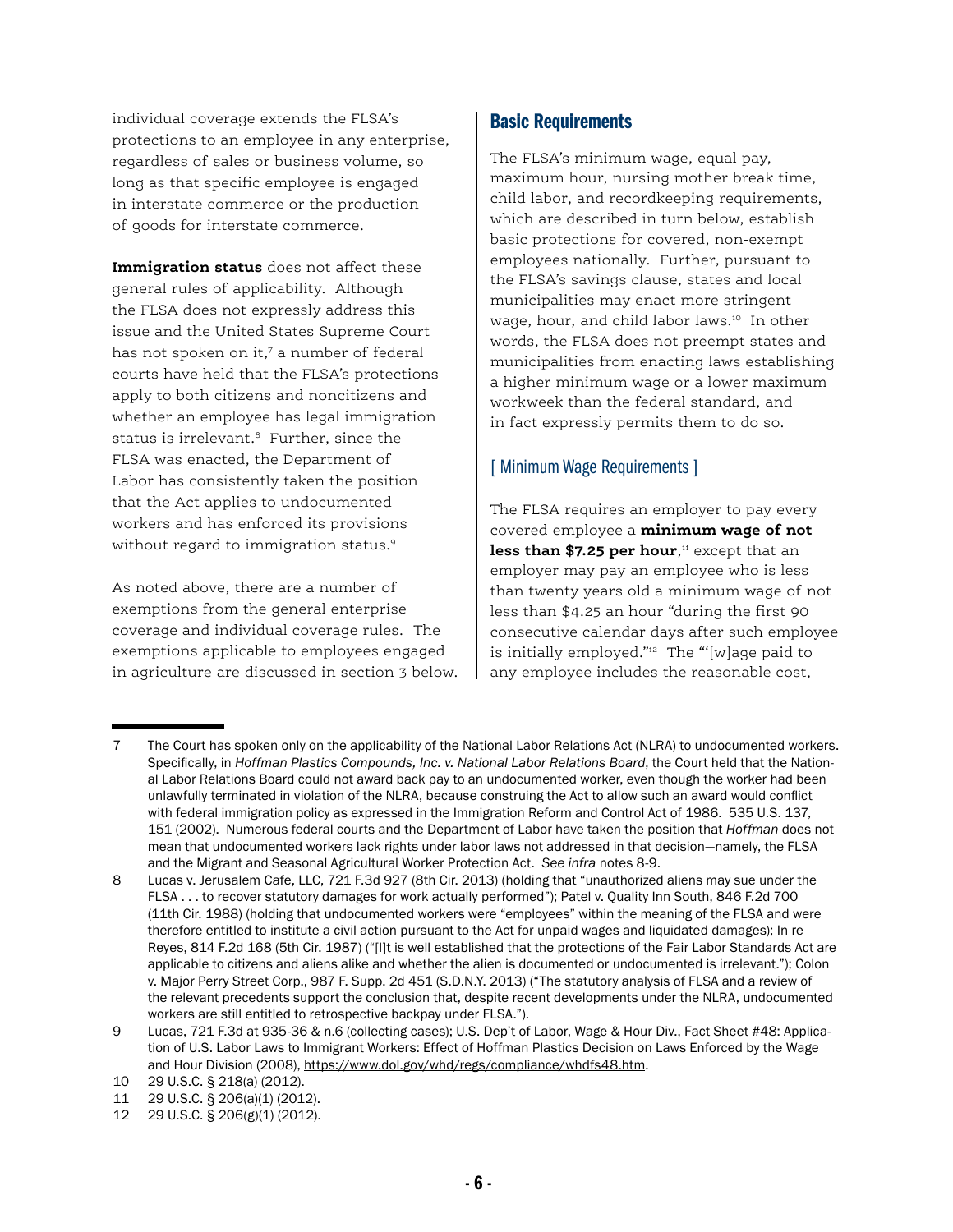as determined by the Administrator [of the Wage and Hour Division], to the employer of furnishing such employee with board, lodging, or other facilities, if such board, lodging, or other facilities are customarily furnished by such employer to his employees."<sup>13</sup> The minimum wage standard applies to an employee "employed in agriculture," unless a specific exemption applies.<sup>14</sup>

Men and women who perform the same job with the same level of skill, effort, and responsibility are entitled to the same compensation.

The Department of Labor has issued guidance explaining that in calculating the hours subject to the minimum wage requirement, an employer generally must include time a covered employee spent waiting during a shift, and extra hours worked at the end of a shift to complete a task if the employer knew or should have known that the extra work was being performed.<sup>15</sup>

#### [ Equal Pay Requirements ]

The FLSA prohibits wage discrimination based on sex—i.e., the Act guarantees equal pay for equal work.16 Specifically, no employer with employees subject to the minimum wage requirement

"shall discriminate, within any establishment in which

such employees are employed, between employees on the basis of sex by paying wages to employees in such establishment at a rate less than the rate at which he pays wages to employees of the opposite sex in such establishment for equal work on jobs the performance of which requires equal skill, effort, and responsibility, and which are performed under similar working conditions, except where such payment is made pursuant to (i) a seniority system; (ii) a merit system; (iii) a system which measures earnings by quantity or quality of production; or (iv) a differential based on any other factor other than sex: *Provided*, That an employer who is paying a wage rate differential in violation of this subsection shall not, in order to comply with the provisions of this subsection, reduce the wage rate of any employee."<sup>17</sup>

Thus, men and women who perform the same job with the same level of skill, effort, and responsibility are entitled to the same compensation, and any differences in compensation must be based on valid, business-related factors such as seniority or merit.<sup>18</sup>

#### [ Maximum Hour Requirements ]

The FLSA generally prohibits an employer from employing a covered employee "for a workweek longer than forty hours unless such employee receives compensation for his employment in excess of the hours above specified at a rate not less than one and one-half times the regular rate at which he is employed."19 In other words, unless otherwise exempted, a covered employee must receive overtime pay for hours worked in excess of forty in a workweek at a rate not less than time and one-half of that employee's regular pay

<sup>13</sup> 29 U.S.C. § 203(m) (2012); *see* 29 C.F.R. §§ 531.3, 531.29 (2016).

<sup>14</sup> 29 U.S.C. § 206(a)(4) (2012); 29 C.F.R. § 780.102 (2016).

<sup>15</sup> *See* 29 C.F.R. §§ 785.11-785.15 (2016).

<sup>16</sup> 29 U.S.C. § 206(d)(1) (2012). This subsection was added by the Equal Pay Act of 1963, Pub. L. No. 88-38, 77 Stat. 56.

<sup>17</sup> Id.

<sup>18</sup> *See* id.; 29 C.F.R. § 1620.13 (2016).

<sup>19</sup> 29 U.S.C. § 207(a)(1) (2012).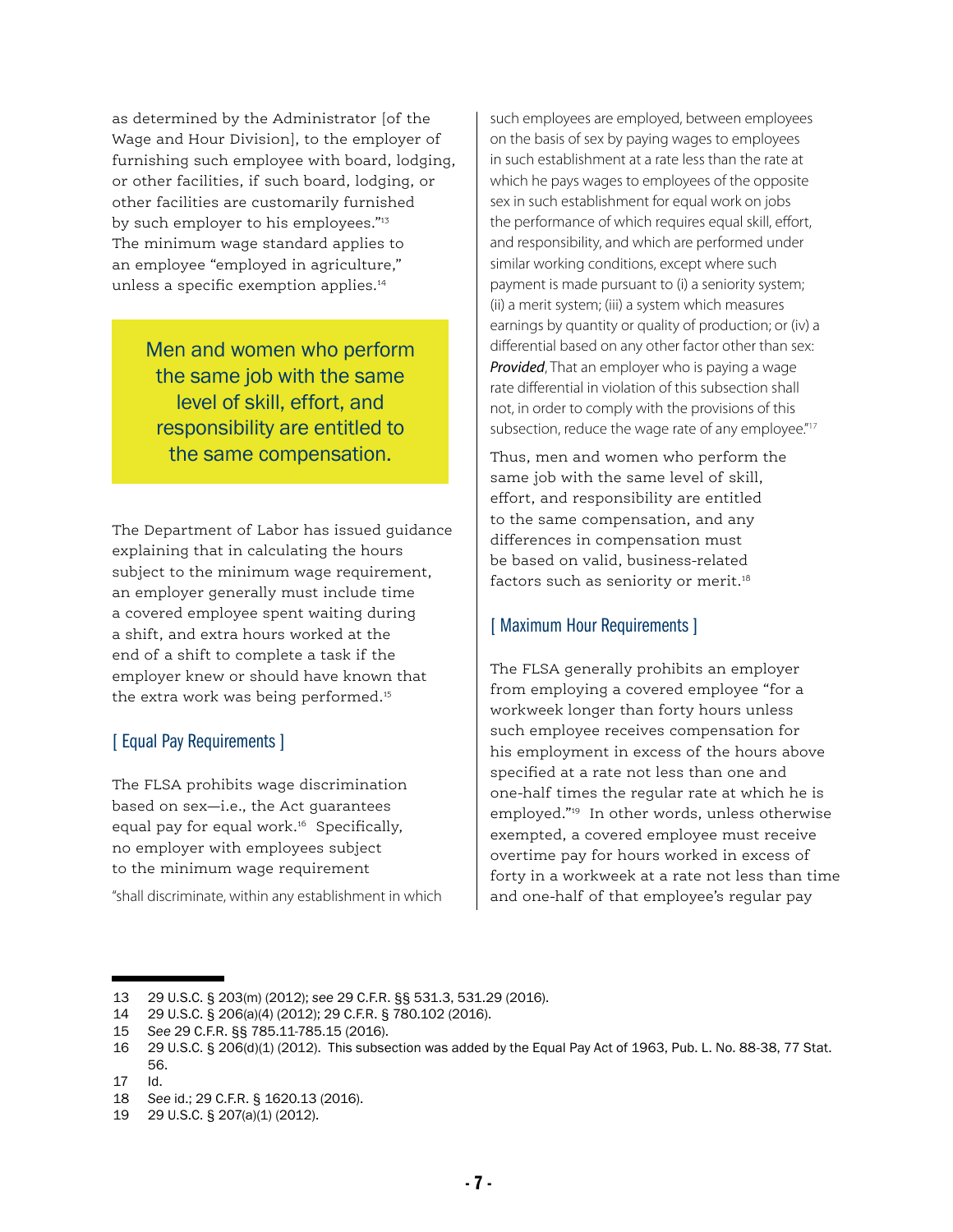rate.<sup>20</sup> An employee who is paid on the basis of a piece rate may agree with his employer before performance of work in excess of forty hours that he or she will be paid for those hours "at piece rates not less than one and one-half times the bona fide piece rates applicable to the same work when performed during nonovertime hours."<sup>21</sup> "The piece rate will be regarded as bona fide if it is the rate actually paid for work performed during the nonovertime hours and if it is sufficient to yield at least the minimum wage per hour."22

#### [ Protections for Nursing Mothers ]

The FLSA requires each covered employer to provide "a reasonable break time for an employee to express breast milk for her nursing child for 1 year after the child's birth each time such employee has need to express the milk."23 A covered employer must also provide "a place, other than a bathroom, that is shielded from view and free from intrusion from coworkers and the public, which may be used by an employee to express breast milk."24 Breaks provided for expressing breast milk may be unpaid.25 Additionally, the FLSA's requirements related to nursing mothers do not apply to "[a]n employer that employs less than 50 employees . . . if such requirements would impose an undue hardship by causing the employer significant difficulty or expense when considered in relation to the size, financial resources, nature, or structure of the employer's business."26

#### [ Child Labor Requirements ]

In general, the FLSA prohibits an employer from employing any covered employee—i.e., any employee who is individually engaged in the production of goods for interstate commerce or is employed by an enterprise that is so engaged—in conditions that qualify as "oppressive child labor."<sup>27</sup>

The definition of "oppressive child labor" has three strands. First, "'[o]ppressive child labor' means a condition of employment under which . . . any employee *under the age of sixteen years* is employed by an employer (other than a parent or a person standing in place of a parent employing his own child or a child in his custody under the age of sixteen years in an occupation other than manufacturing or mining or an occupation found by the Secretary of Labor to be particularly hazardous for the employment of children between the ages of sixteen and eighteen years or detrimental to their health or well-being) in any occupation."28 In other words, the FLSA sets the **basic minimum age for employment at sixteen**, except that a parent or guardian may employ his or her own child who is under the age of sixteen in any occupation other than manufacturing, mining, or one deemed hazardous by the Secretary of Labor.

Second, "'[o]ppressive child labor means a condition of employment . . . under which any employee between the ages of sixteen and eighteen years is employed by an employer in any occupation which the Secretary of Labor shall find and by order declare to be particularly hazardous for the

<sup>20</sup> U.S. Department of Labor, Wage and Hour Division, Fact Sheet #23: Overtime Pay Requirements of the FLSA (2008), https://www.dol.gov/whd/regs/compliance/whdfs23.pdf.

<sup>21</sup> 29 U.S.C. § 207(g)(1) (2012); 29 C.F.R. §§ 778.111, 778.418 (2016).

<sup>22</sup> 29 C.F.R. § 778.418 (2016).

<sup>23</sup> 29 U.S.C. § 207(r)(1)(A) (2012). The protections for nursing mothers were added by the Patient Protection and Affordable Care Act of 2010, Pub. L. No. 111-148, 124 Stat. 119

<sup>24</sup> 29 U.S.C. § 207(r)(1)(B) (2012).

<sup>25</sup> 29 U.S.C. § 207(r)(2) (2012).

<sup>26 29</sup> U.S.C. § 207(r)(3) (2012).<br>27 29 U.S.C. § 212(c) (2012).

<sup>27</sup> 29 U.S.C. § 212(c) (2012).

<sup>28</sup> 29 U.S.C. § 203(l)(1) (2012) (emphasis added); 29 C.F.R. § 570.2(a)(1) (2016).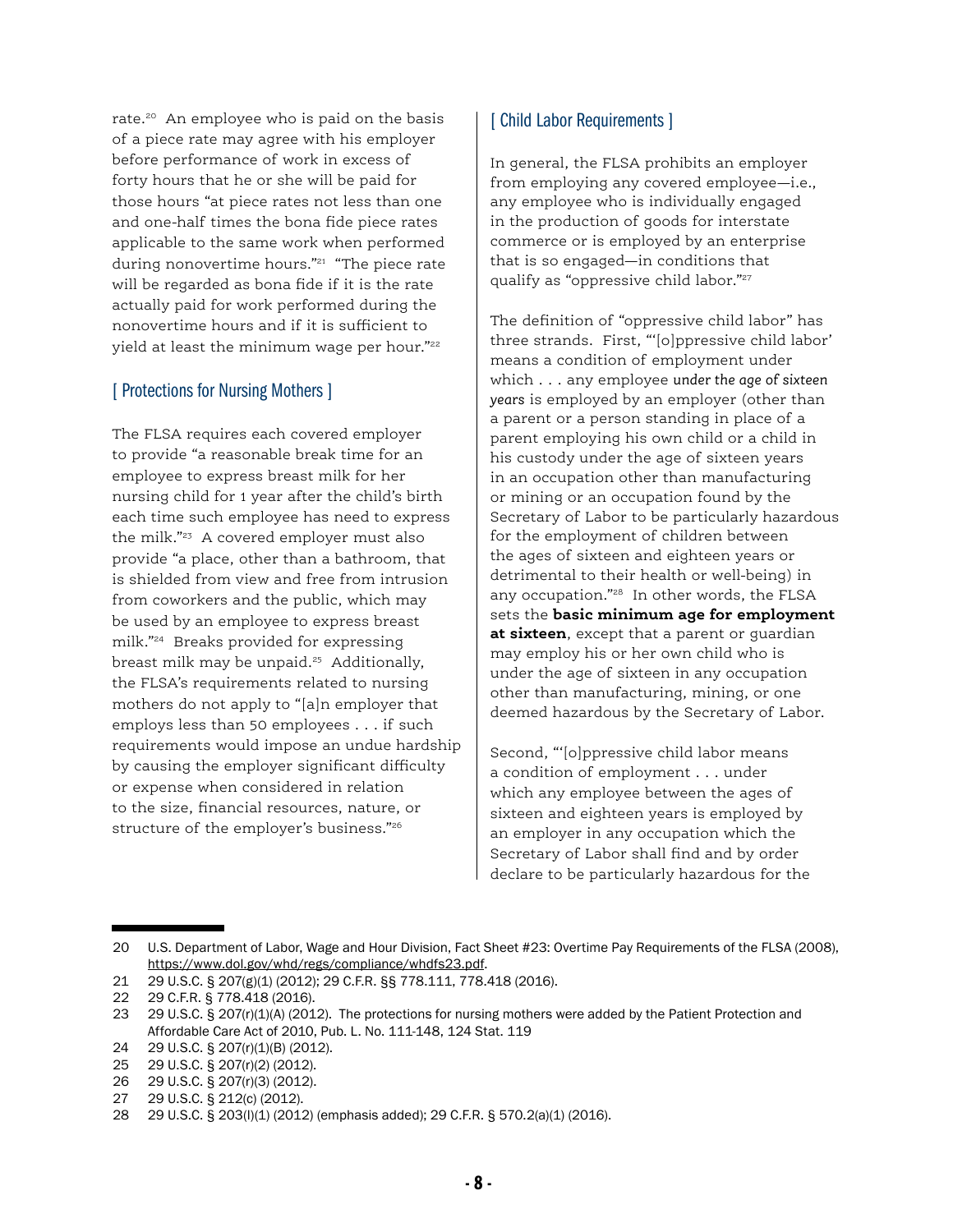

employment of children between such ages or detrimental to their health or well-being."29 Thus, **the minimum age for employment in hazardous occupations is eighteen**.

Third and finally, the FLSA directs the Secretary of Labor to "provide by regulation or by order that the employment of employees **between the ages of fourteen and sixteen years in occupations other than manufacturing and mining** shall not be deemed to constitute oppressive child labor if and to the extent that the Secretary of Labor determines that such employment is confined to periods which will not interfere with their schooling and to conditions which will not interfere with their health and well-being."30

Based on this direction, the Department of Labor has promulgated a regulation with an exhaustive list of occupations that do not constitute oppressive child labor when performed by persons who are fourteen or fifteen years of age, including, among others, office or clerical work, cashiering, lifeguarding, and tutoring.<sup>31</sup> Occupations that are not expressly listed in the regulation are prohibited "oppressive child labor."32

#### [ Recordkeeping and Notice Requirements ]

The FLSA requires an employer to keep certain records for each covered, non-exempt worker.33 For example, every employer must maintain and preserve for three years<sup>34</sup> payroll records containing the following information for each employee subject to the Act's minimum wage and overtime pay requirements:

- the employee's full name, social security number, address, birthdate (if less than nineteen years of age), sex, and occupation; the hours worked each day and total hours worked each workweek;
- $\blacksquare$  the basis on which the employee's wages are paid (i.e., monetary amount per hour, day, or piece) and the regular hourly pay rate;
- the total daily or weekly straight time earnings and the total overtime earnings for the workweek;
- all additions to or deductions from the employee's wages; and
- the total wages paid each pay period, the date of payment, and the pay period covered by the payment.<sup>35</sup>

<sup>29</sup> 29 U.S.C. § 203(l)(2) (2012); 29 C.F.R. § 570.2(a)(1)((ii) (2016).

<sup>30</sup> 29 U.S.C. § 203(l)(2) (2012) (boldface added).

<sup>31</sup> 29 C.F.R. § 570.34 (2016).

<sup>32</sup> See 29 C.F.R. § 570.33 (2016).

<sup>33</sup> *See* 29 U.S.C. § 211(c) (2012) (directing the Administrator of the Wage and Hour Division to prescribe by regulation the employment records to be kept by employers subject to the FLSA); 29 C.F.R. § 516.1(a) (2016) ("[E]very employer subject to any provisions of the Fair Labor Standards Act of 1938 . . . is required to maintain records containing the information and data required by [regulation].").

<sup>34</sup> 29 C.F.R. § 516.5(a) (2016).

<sup>35</sup> 29 C.F.R. § 516.2(a) (2016).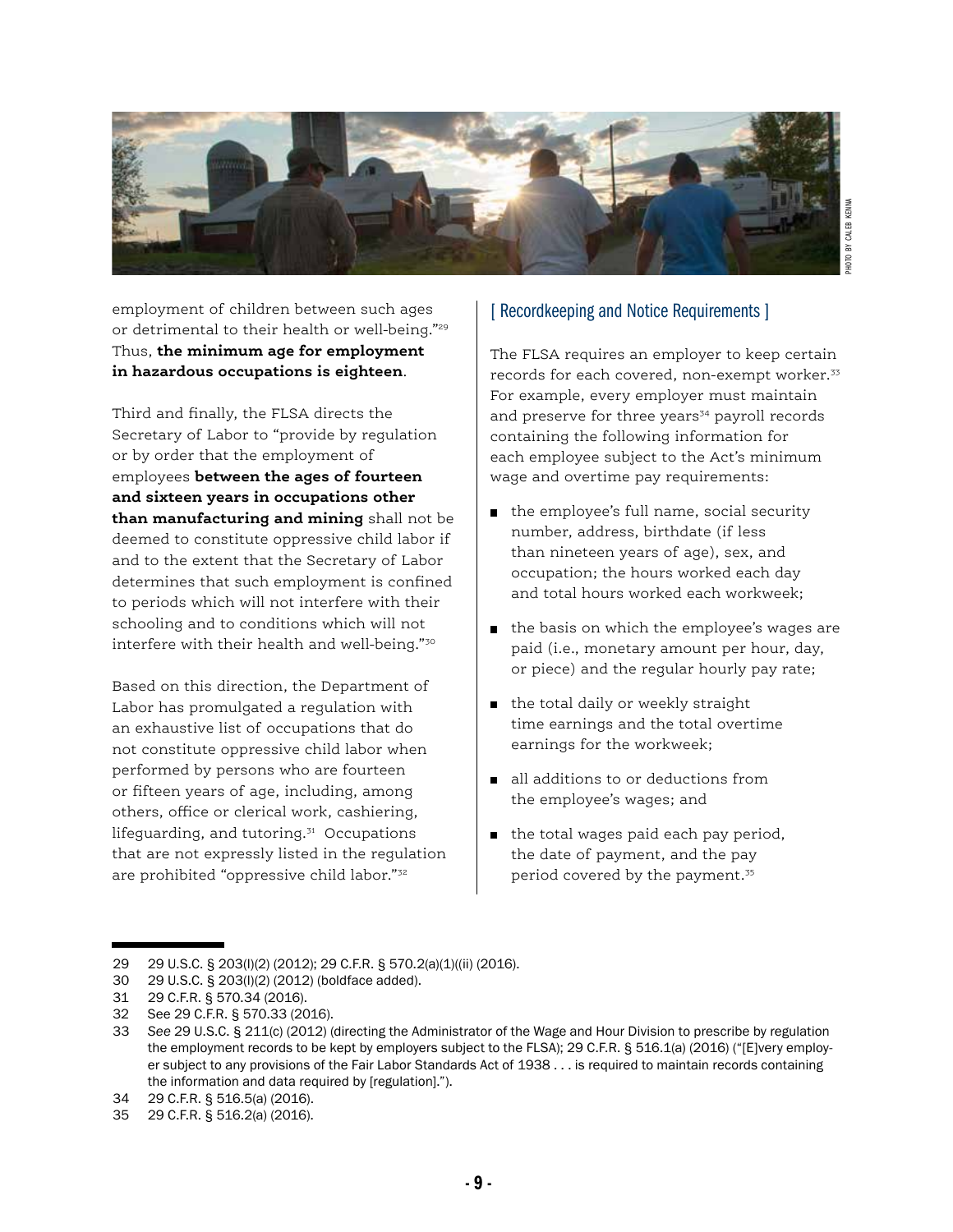Every employer employing any employee subject to the Act's minimum wage requirements must also "post and keep posted a notice explaining the Act . . . in conspicuous places in every establishment where such employees are employed so as to permit them to observe readily a copy."36 An employer of employees exempt from the Act's overtime pay provisions "may alter or modify the poster with a legible notation to show that the overtime provisions do not apply."37

#### Exemptions Applicable to Agriculture

There are several exemptions from the FLSA's general requirements applicable to "any employee employed in agriculture." The exemptions "are to be narrowly construed against the employer seeking to exert them and their application limited to those who come plainly and unmistakably within their terms and spirit."38 This section first discusses the FLSA's definition of "agriculture," and then outlines how employees whose work falls within that definition do not benefit from the FLSA's basic overtime pay, minimum wage, child labor, and recordkeeping protections. The agricultural exemptions described here are not exhaustive; rather, this paper discusses only the predominant exemptions that may be relevant to migrant dairy workers in Vermont.<sup>39</sup>

#### [ Agriculture—Defined ]

The definition of "agriculture" for purposes of the FLSA has two strands—"[o]ne has relation to the **primary meaning** of agriculture; the other gives to the term a somewhat broader **secondary meaning** for purposes of the Act."40

The **primary meaning** of "agriculture" is "farming in all its branches and among other things includes the cultivation and tillage of the soil, *dairying*, the production, cultivation, growing, and harvesting of any agricultural or horticultural commodities . . . , the raising of livestock, bees, furbearing animals, or poultry."41

The **secondary meaning** of "agriculture" includes "any practices (including any forestry or lumbering operations) *performed by a farmer or on a farm as an incident to or in conjunction with such farming operations*, including preparation for market, delivery to storage or to market or to carriers for transportation to market."42

Determining the exact scope of the secondary meaning of agriculture—and thus the scope of the FLSA's agricultural exemptions—has been particularly vexatious for employers, workers, regulators, and the courts.43 It is clear, however, that to come within the secondary definition an activity must be both (1) performed either by a farmer or *on a farm*; and (2) incidental to or in conjunction with farming operations.<sup>44</sup> In determining

<sup>36</sup> 29 C.F.R. § 516.4 (2016).

<sup>37</sup> 29 C.F.R. § 516.4 (2016).

<sup>38</sup> 29 C.F.R. § 780.2 (2016).

<sup>39</sup> For example, this paper does not discuss the exemptions from minimum wage and maximum hour protections that exist for agricultural employees who are the immediate family members of their employers, see 29 U.S.C. § 213(a) (6)(B); local hand harvest laborers who commute daily from their personal residence, are paid on a piece-rate basis in traditionally piece-rated occupations, and were engaged in agriculture less than thirteen weeks during the preceding calendar year, see id. § 213(a)(6)(C); non-local minors sixteen years of age or under who are hand harvesters, paid on a piece-rate basis in traditionally piece-rated occupations, employed on the same farm as their parent, and paid the same piece rate as those over 16, see id. § 213(a)(6)(D); and employees principally engaged in the range production of livestock, see id. § 213(a)(6)(E).

<sup>40</sup> 29 C.F.R. § 780.105 (2016) (boldface added).

<sup>41</sup> 29 U.S.C. § 203(f) (2012) (emphasis added).

<sup>42</sup> 29 U.S.C. § 203(f) (2012) (emphasis added).

<sup>43</sup> *See* Autumn L. Canny, *Lost in a Loophole: The Fair Labor Standards Act's Exemption of Agricultural Workers From Overtime Compensation Protection*, 10 Drake J. Agric. L. 355, 371-80 (2005).

<sup>44</sup> *See* Farmers Reservoir & Irrigation Co. v. McComb, 337 U.S. 755, 763 (1949).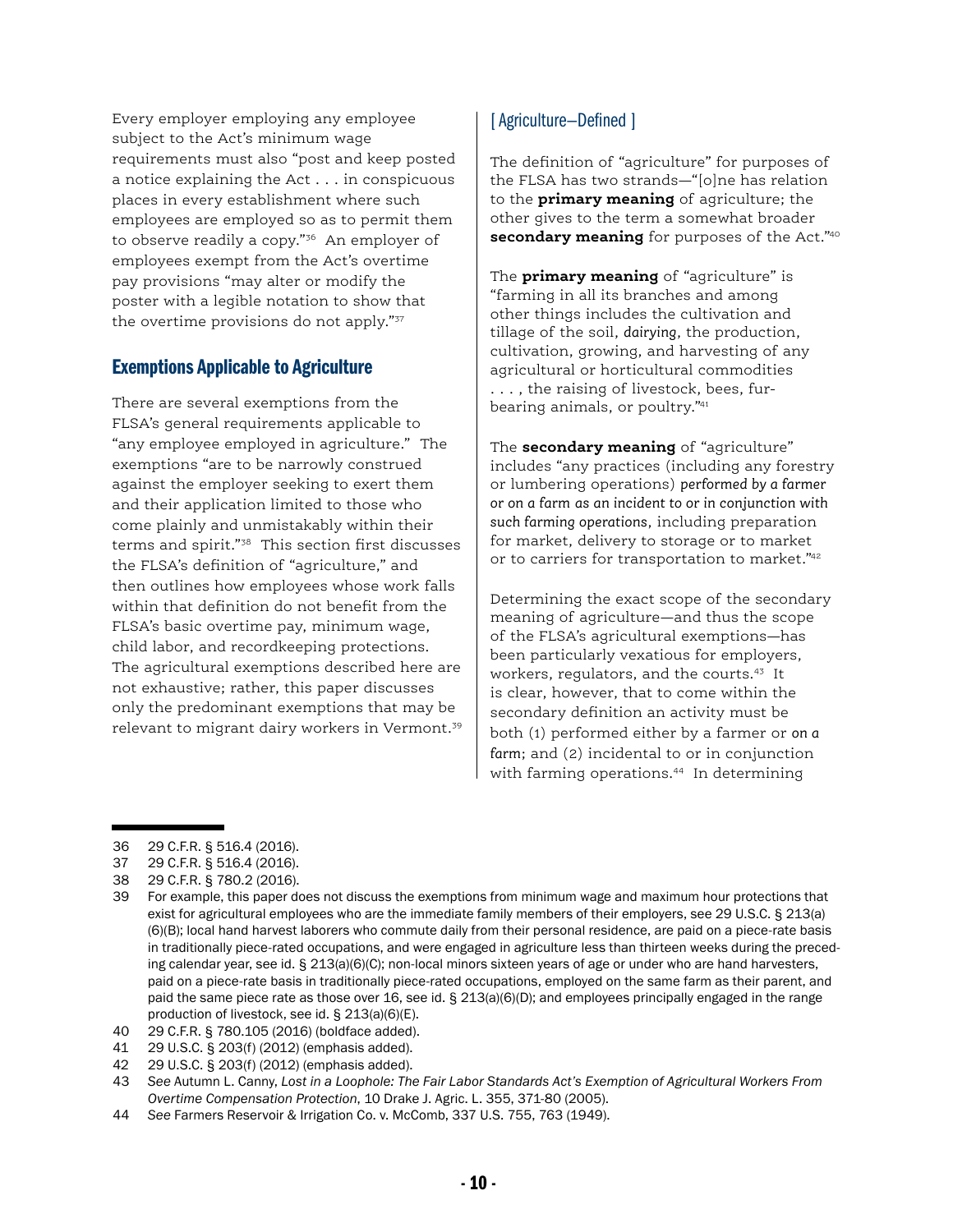whether an activity is "incidental to or in conjunction with such farming operations" a court may consider factors including (1) the size of the ordinary farming operations relative to the challenged activities; (2) the type of product resulting from the operation in question; (3) the investment in the challenged operation relative to the ordinary farming activities; (4) the time spent performing the challenged activity relative to ordinary farming; (5) the extent to which ordinary farmworkers engaged in the challenged activity; (6) the degree of separation by the employer between the various operations; and (7) the degree of industrialization.<sup>45</sup>

For example, with respect to dairying, an employee of a company that installs and repairs dairy cooling and storage equipment **on a farm** may be considered to be engaged in secondary agriculture and may therefore be exempt from the FLSA's minimum wage and overtime pay protections.46 Conversely, if a farm produces and processes its own milk, but also processes and distributes milk and dairy products from other farms, its processing activities may be outside the scope of secondary agriculture, and any employees engaged in those processing activities may therefore *be entitled to* minimum wage and overtime pay pursuant to the FLSA.47

#### [ Overtime Pay and Nursing Mother Exemptions ]

The FLSA's maximum hour requirements do not apply to "any employee employed in agriculture."48 This exemption applies to all agricultural employees, regardless of how many total employees work on the farm.49 Thus, agricultural workers are not entitled to overtime pay for hours worked in excess of forty in a workweek. Likewise, the provision requiring reasonable break times for nursing mothers does not apply to "any employee employed in agriculture."50

#### [ Minimum Wage and Equal Pay Exemptions ]

The FLSA's minimum wage requirements do not apply to "any employee employed in agriculture . . . if such employee is employed by an employer who did not, during any calendar quarter during the preceding calendar year, use more than five hundred man-days of agricultural labor."51 A "man-day" is "any day during which an employee performs any agricultural labor for not less than one hour."52 In practice, "500 man-days is approximately the equivalent of seven employees employed full-time in a calendar quarter. However, a farmer who hires temporary or part-time employees during part of the year, such as the harvesting season, may exceed the manday test even though he may have only two or three full-time employees."<sup>53</sup> Accordingly, employees who are engaged in "agriculture," as that term is defined, and who are employed

<sup>45</sup> *See* Maneja v. Waialua Agric. Co., Ltd*.*, 349 U.S. 254, 264-65 (1955).

<sup>46</sup> *See* Tipton v. Associated Milk Producers, Inc., 398 F. Supp. 743, 746-47 (N.D. Tex. 1975).

<sup>47</sup> *See* Brennan v. Gustafson's Dairy, Inc., 382 F. Supp. 964, 967-68 (M.D. Fla. 1974).

<sup>48</sup> 29 U.S.C. § 213(b)(12) (2012).

<sup>49</sup> There is a separate exemption from the maximum hour requirements that applies specifically to employees on small farms that used fewer than 500 "man-days" of agricultural labor in any quarter of the preceding year. *See* 29 U.S.C. § 213(a)(6) (2012). This, however, appears to be redundant with the broader exception from those same requirements for "any employee employed in agriculture." 29 U.S.C. § 213(b)(12) (2012); *see also* United States Department of Labor, Wage and Hour Division, Fact Sheet #12: Agricultural Employers Under the Fair Labor Standards Act (FLSA), https://www.dol.gov/whd/regs/compliance/whdfs12.htm (revised 2008) ("Employees who are employed in agriculture as that term is defined in the Act are exempt from the overtime pay provisions. They do not have to be paid time and one half their regular rates of pay for hours worked in excess of forty per week.").

<sup>50 29</sup> U.S.C. §§ 207(r), 213(b)(12) (2012).

<sup>51 29</sup> U.S.C. § 213(a)(6) (2012).

<sup>52 29</sup> U.S.C. § 203(u) (2012).

<sup>53 29</sup> C.F.R. § 780.305 (2016).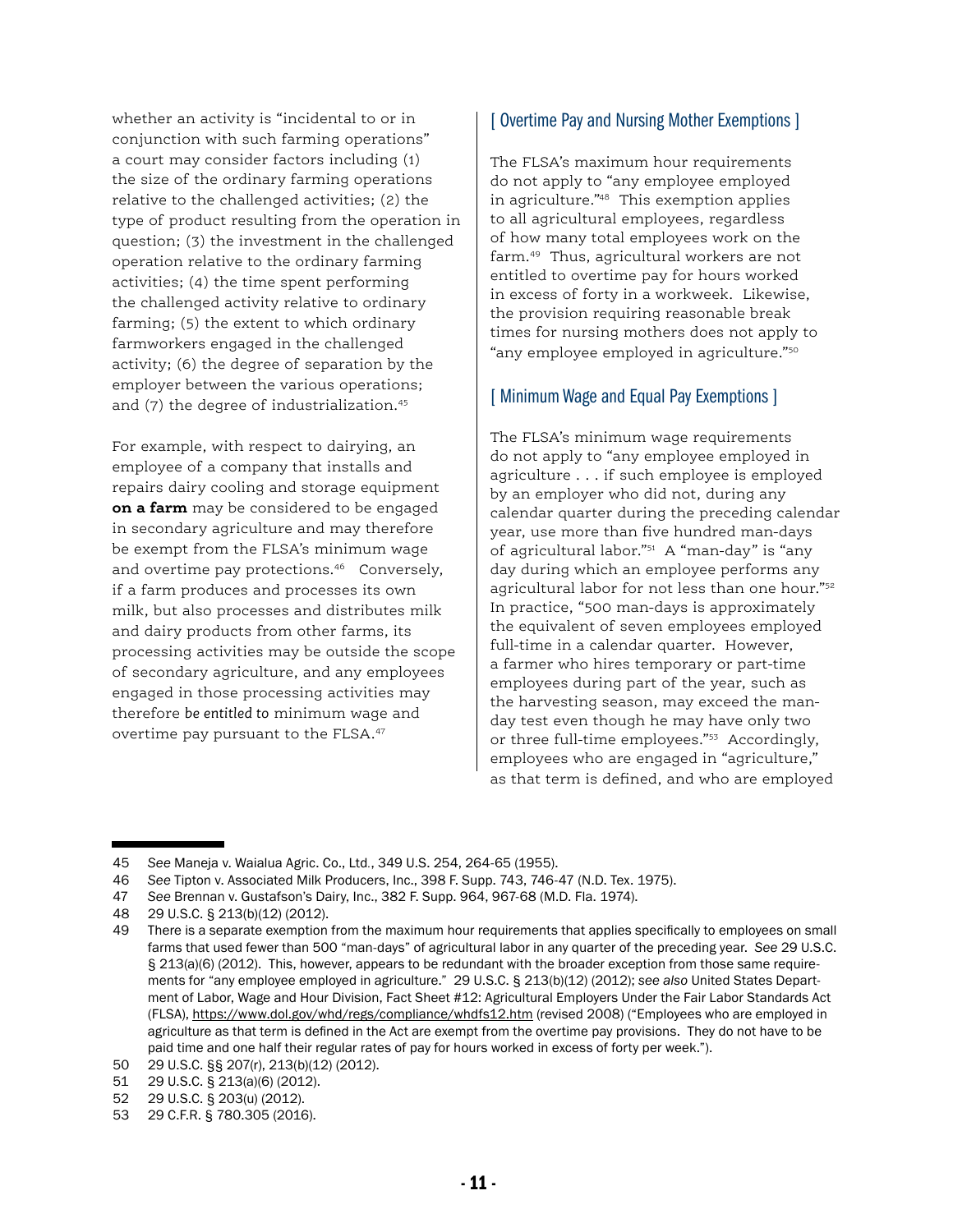by small farms—generally, those with fewer than seven full-time employees—are not entitled to the federal minimum wage of \$7.25 per hour. <sup>54</sup> Further, an employer who does not have any employees subject to the minimum wage requirement is also exempt from the Act's equal pay provision prohibiting sex-based wage discrimination.55

#### [ Child Labor Exemptions ]

The FLSA sets the minimum age for employment in agriculture at sixteen if either (1) the employment takes place *during school hours* for the district in which the employed minor lives, or (2) the agricultural occupation is one that the Secretary of Labor determines to be particularly hazardous,<sup>56</sup> except that a parent or guardian may employ his or her own child in a hazardous agricultural occupation on a farm that the parent or guardian owns or operates.<sup>57</sup> Thus, although parents or guardians are generally prohibited from employing their children under sixteen in hazardous occupations.<sup>58</sup> they may do so if the hazardous employment falls within the definition of "agriculture."

Additionally, the FLSA sets the minimum age for employment in agriculture at fourteen if the employment takes place *outside of school hours* for the school district in which the employed minor lives. <sup>59</sup> "However, (1) a minor 12 or 13 years of age may be so employed with written consent of his parent

The FLSA sets the minimum age for employment in agriculture at fourteen if the employment takes place outside of school hours for the school district in which the employed minor lives.

or person standing in place of his parent, or may work on a farm where such parent or person is also employed, and (2) a minor under 12 years of age may be employed by his parent or by a person standing in place of his parent on a farm owned or operated by such parent or person, or may be employed with consent of such parent or person on a farm where all employees are exempt from the minimum wage provisions."<sup>60</sup>

#### [ Recordkeeping Exemptions ]

An employer need not maintain payroll records for "employees engaged in agriculture" who are at least eighteen years of age and who are exempt from the FLSA's minimum wage and overtime pay exemptions, so long as that employer "did not use more than 500 man-days of agricultural labor in any quarter of the preceding calendar year."61 As noted above, "500 man-days is approximately the equivalent of seven employees employed full-time in a calendar quarter."<sup>62</sup>

<sup>54</sup> *See* 29 U.S.C. § 206(a)(1).

<sup>55 29</sup> U.S.C. § 206(d)(1) (2012).

<sup>56</sup> The Secretary of Labor has determined that the following agricultural occupations, among others, are hazardous for children below sixteen years of age: "[o]perating a tractor over 20 PTO horsepower, or connecting or disconnecting an implement or any of its parts to or from such a tractor"; [w]orking on a farm in a yard, pen, or stall occupied by a . . . cow with a newborn calf (with umbilical cord present)"; [w]orking inside . . . [a]n upright silo within 2 weeks after silage has been added or when a top unloading device is in operating position[,]  $\dots$  [a] manure pit[,] or  $\dots$  [a] horizontal silo while operating a tractor for packing purposes." 29 C.F.R. § 570.71(a) (2012).

<sup>57</sup> 29 U.S.C. § 213(c)(2) (2012); 29 C.F.R. § 570.2(b) (2016).

<sup>58 29</sup> U.S.C. § 203(l)(1) (2012); 29 C.F.R. § 570.2(a)(1) (2016).

<sup>59</sup> 29 U.S.C. § 213(c)(1)(C) (2012); 29 C.F.R. § 570.2(b) (2016).

<sup>60 29</sup> C.F.R. § 570.2(b) (2016); *see* 29 U.S.C. § 213(c)(1)(A)-(B) (2012).

<sup>61 29</sup> C.F.R. § 516.33(a) (2016).

<sup>62 29</sup> C.F.R. § 780.305 (2016).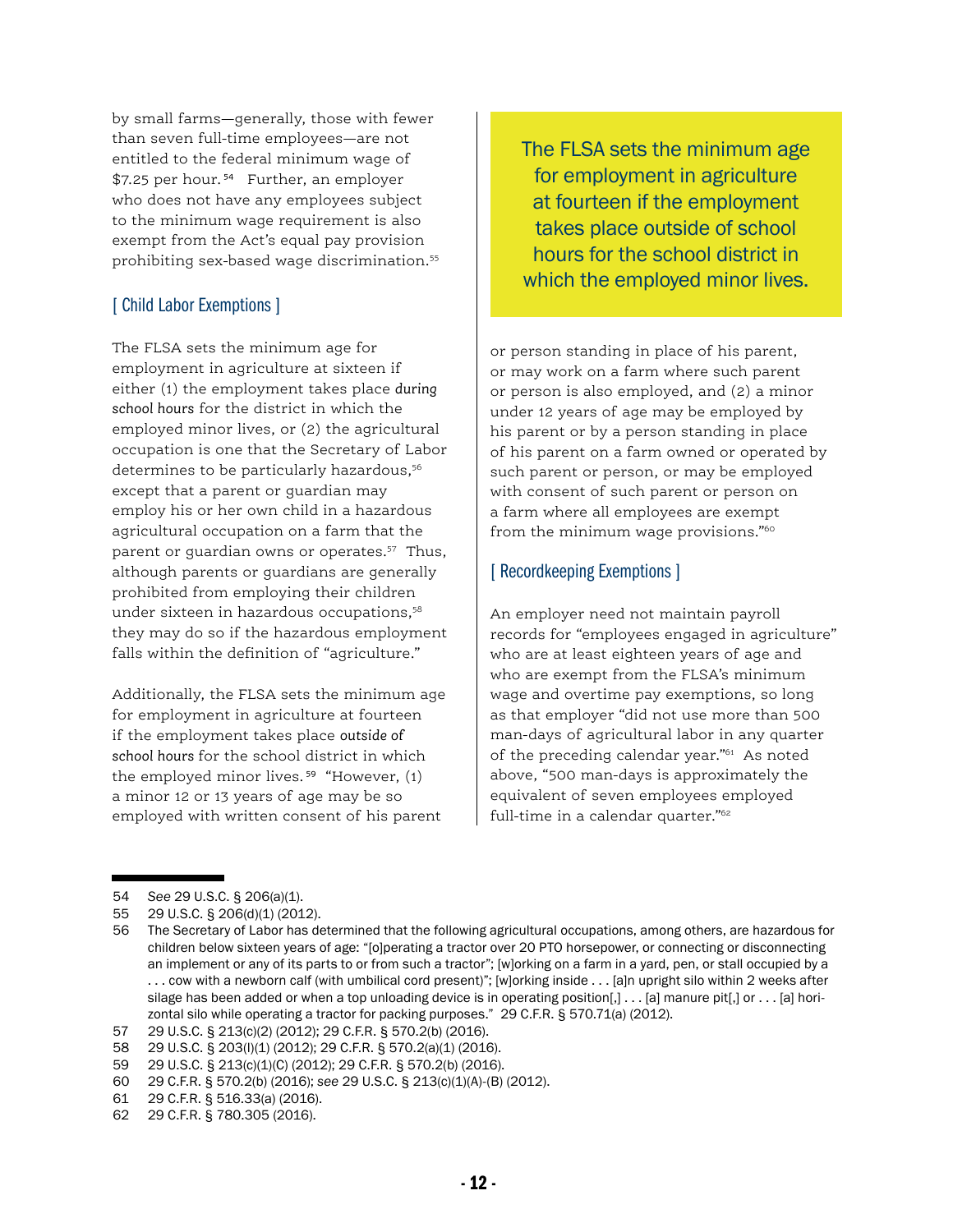However, if "it can reasonably be anticipated that more than 500 man-days of agricultural labor will be used in at least one calendar quarter of the current calendar year," the employer must comply with the basic payroll record requirements, and must also use "symbols or other identifications separately designating those employees who are (i) [m] embers of the employer's immediate family . . . , (ii) [h]and harvest laborers . . . , and (iii) [e]mployees principally engaged in the production of livestock."63 Such an employer must also maintain records of the number of man-days worked each week or each month for each employee other than members of the employer's immediate family.<sup>64</sup>

Finally, "[e]very employer (other than parents or guardians standing in the place of parents employing their own child or a child in their custody) who employs in agriculture any minor under 18 years of age on days when school is in session or on any day if the minor is employed in an occupation found to be hazardous by the Secretary shall maintain and preserve records containing the following data with respect to each and every such minor so employed: (1) [n]ame in full, (2) [p]lace where the minor lives while employed . . . , [and] (3) date of birth."65

#### Enforcement of the FLSA

Civil claims based on a violation of the FLSA's wage and hour requirements may be enforced in three ways. $66$  First, an employee may initiate a private lawsuit against his or her employer for unpaid wages or overtime compensation plus "an additional equal amount as liquidated damages."67 An employer found to be liable for the violation must also pay the plaintiff reasonable attorney fees and costs.68 Second, the Secretary of Labor may bring an action against an employer on behalf of an employee seeking the same remedies.<sup>69</sup> Third, the Secretary of Labor "is authorized to supervise the payment of the unpaid minimum wages or the unpaid overtime compensation owing to any employee or employees."70

Additionally, the FLSA's child labor provisions may be enforced in an administrative proceeding.<sup>71</sup> A person found to have violated any such provision will be liable for civil monetary penalties.72

Finally, the FLSA's minimum wage, maximum hour, child labor, and recordkeeping requirements may each be enforced through criminal prosecution.73 Specifically, "[a] ny person who willfully violates any of the provisions [just mentioned] shall upon conviction thereof be subject to a fine of not more than \$10,000, or to imprisonment for not more than six months, or both. No person shall be imprisoned under this subsection except for an offense committed after the conviction of such person for a prior offense under this subsection."74

- 69 *Id.* § 216(c). 70 *Id.*
- 

- 
- 73 *See* 29 U.S.C. §§ 215(a)(2), (4), (5) & 216(a) (2016).
- 74 *Id.* § 216(a).

<sup>63 29</sup> C.F.R. § 516.33(b) (2016).

<sup>64 29</sup> C.F.R. § 516.33(b) (2016).

<sup>65 29</sup> C.F.R. § 516.33(f) (2016).

<sup>66</sup> *See* 29 U.S.C. § 216 (2012).

<sup>67</sup> *Id.* § 216(b).

<sup>68</sup> *Id.*

<sup>71</sup> *Id.* § 216(e). 72 *Id.*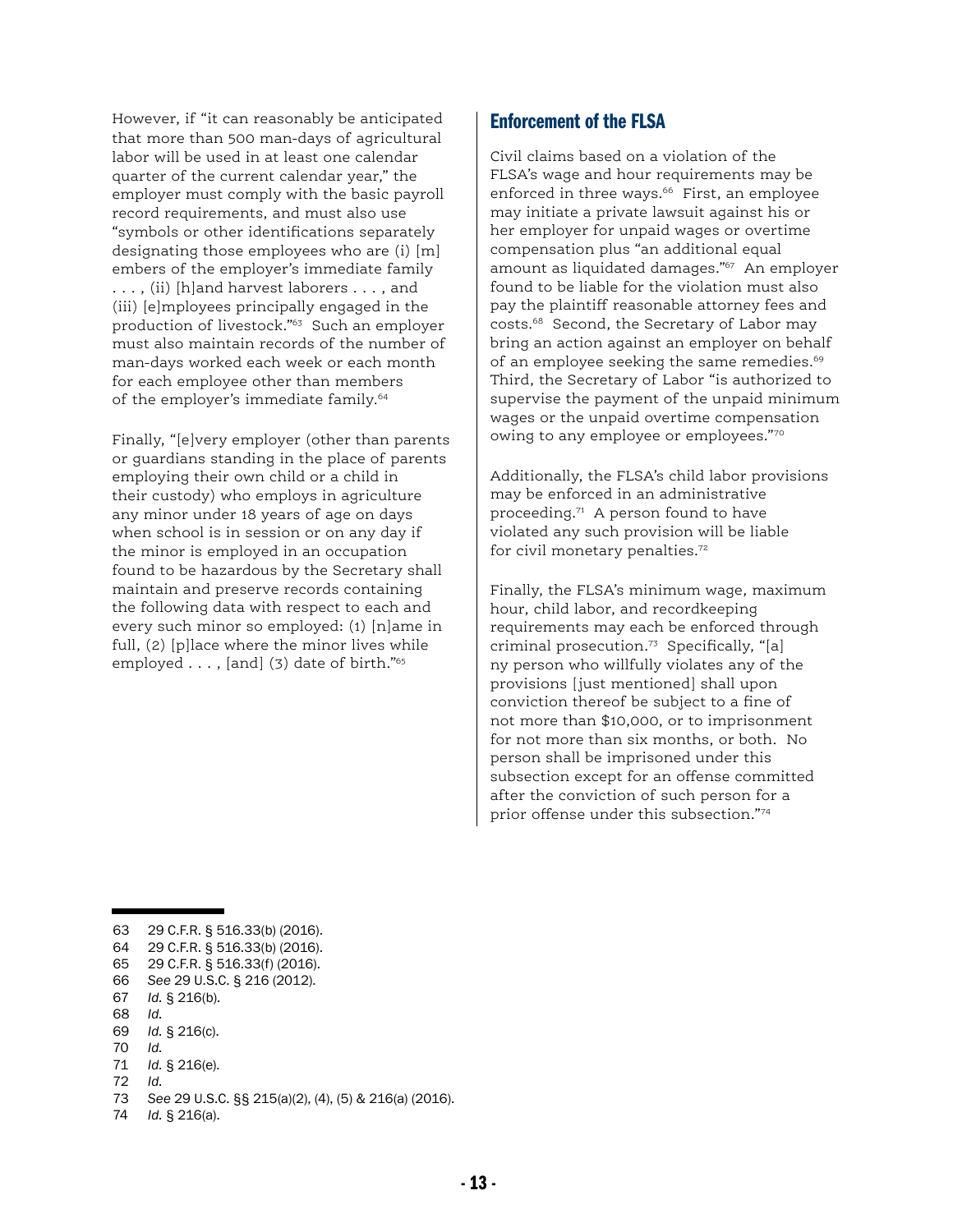## MIGRANT AND SEASONAL AGRICULTURAL WORKER PROTECTION ACT

The Migrant and Seasonal Agricultural Worker Protection Act (AWPA)75 establishes basic protections related to housing and employment for covered migrant and seasonal agricultural workers.76 These protections work in conjunction with, and do not displace, those created by the FLSA. This section first identifies to whom the AWPA applies. This section then describes the AWPA's (a) housing requirements, and (b) employment requirements for non-exempt farms.

### Applicability of the AWPA

The AWPA applies only to certain agricultural employers, agricultural associations, farm labor contractors, and agricultural workers, as further described below.

#### [ Covered Employers and Exceptions ]

"Agricultural employers," "agricultural associations," and "farm labor contractors" are subject to the AWPA unless specifically exempted. These terms are defined as follows:

AGRICULTURAL EMPLOYER: "The term 'agricultural employer' means any person who owns or operates a farm, ranch, processing establishment, cannery, gin, packing shed or nursery, or who produces or conditions seed, and who either recruits, solicits, hires, employs, furnishes, or transports any migrant or seasonal agricultural worker."77



AGRICULTURAL ASSOCIATION: "The term 'agricultural association' means any nonprofit or cooperative association of farmers, growers, or ranchers, incorporated or qualified under applicable State law, which recruits, solicits, hires, employs, furnishes, or transports any migrant or seasonal agricultural worker."78

FARM LABOR CONTRACTOR: "The term 'farm labor contractor' means any person, other than an agricultural employer, an agricultural association, or an employee of an agricultural employer or agricultural association, who, for any money or other valuable consideration paid or promised to be paid, performs any farm labor contracting activity."79 In turn, "'farm labor contracting activity' means recruiting, soliciting, hiring, employing, furnishing, or transporting any migrant or seasonal agricultural worker."80

There are two broad exemptions from the AWPA's requirements: the "family business exemption," and the "small business exemption."

<sup>75</sup> Migrant and Seasonal Agricultural Worker Protection Act of 1983, Pub. L. No. 97-470, 69 Stat. 2583 (codified as amended at 29 U.S.C. §§1801-1872 (2012)). In practice, the Migrant and Seasonal Worker Protection Act is abbreviated as either "AWPA" or "MSPA," rather than "MSAWPA."

<sup>76 29</sup> U.S.C. § 1801 ("It is the purpose of this chapter to remove the restraints on commerce caused by activities detrimental to migrant and seasonal agricultural workers; to require farm labor contractors to register under this chapter; and to assure necessary protections for migrant and seasonal agricultural workers, agricultural associations, and agricultural employers.").

<sup>77 29</sup> U.S.C. § 1802(2).

<sup>78</sup> *Id.* § 1802(1).

<sup>79</sup> *Id.* § 1802(7).

<sup>80</sup> *Id.* § 1802(6).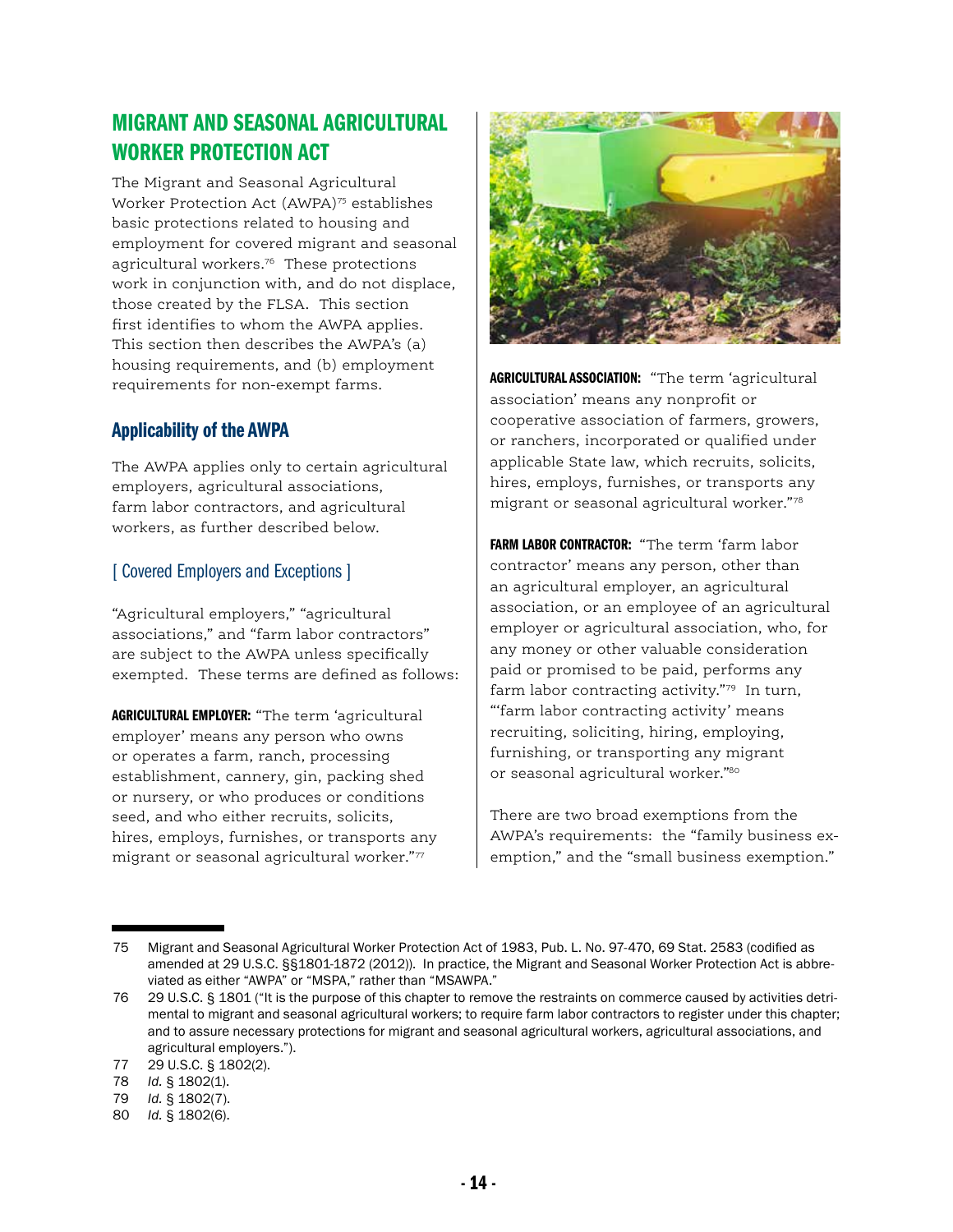FAMILY BUSINESS EXEMPTION: The AWPA does not apply to "[a]ny individual who engages in a farm labor contracting activity on behalf of a farm, processing establishment, seed conditioning establishment, cannery, gin, packing shed, or nursery, which is owned or operated exclusively by such individual or an immediate family member of such individual, if such activities are performed only for such operation and exclusively by such individual or an immediate family member, but without regard to whether such individual has incorporated or otherwise organized for business purposes."81 In other words, if the hiring or employment of migrant or seasonal agricultural workers is conducted exclusively by a farm owner or his or her immediate family member, and the farm owner or immediate family member does not hire or employ migrant or seasonal agricultural workers for any outside business, then the farmer is exempt from the AWPA.

SMALL BUSINESS EXEMPTION: The AWPA does not apply to "[a]ny person, other than a farm labor contractor, for whom the man-days exemption for agricultural labor provided under section 13(a)(6)(A) of the Fair Labor Standards Act of 1938 . . . is applicable."82 In other words, a farm employer is exempt from the AWPA if he or she did not use more than 500 man-days of agricultural labor during any calendar quarter in the previous year, $83$  where a "man-day" is defined as a day in which an employee, other than an immediate family member, performs any agricultural labor for an hour or more.84

Accordingly, migrant and seasonal agricultural workers on family farms and small farms do not benefit from the AWPA's protections.

#### [ Covered Workers ]

Both "migrant agricultural workers" and "seasonal agricultural workers" who are engaged in "agricultural employment" are entitled to protections under the AWPA. With limited exceptions, these terms are defined as follows:

MIGRANT AGRICULTURAL WORKER: "[T]he term 'migrant agricultural worker' means an individual who is employed in agricultural employment of a seasonal or other temporary nature, and who is *required to be absent overnight from his permanent place of residence*."85

SEASONAL AGRICULTURAL WORKER: The term "seasonal agricultural worker" means an individual who is not a migrant agricultural worker and "who is employed in agricultural employment of a seasonal or other temporary nature and is *not required to be absent overnight from his permanent place of residence* . . . when employed on a farm or ranch performing field work related to planting, cultivating, or harvesting operations; or . . . when employed in canning, packing, ginning, seed conditioning or related research, or processing operations, and transported, or cause to be transported, to or from the place of employment by means of a day-haul operation."86

The primary difference between a "migrant agricultural worker" and a "seasonal agricultural worker" is therefore whether the worker is required to be away from his or her permanent home overnight.

For purposes of both definitions, the term "agricultural employment" means "employment in any service or activity" included within the definitions of "agriculture"

- 82 *Id.* § 1803(a)(2).
- 83 29 U.S.C. § 213(a)(6)(A) (2012).
- 84 29 U.S.C. § 203(e)(3), (u) (2012).
- 85 *Id.* § 1802(8)(A) (emphasis added).
- 86 *Id.* § 1802(10)(A), (B)(i) (emphasis added).

<sup>81</sup> *Id.* § 1803(a)(1).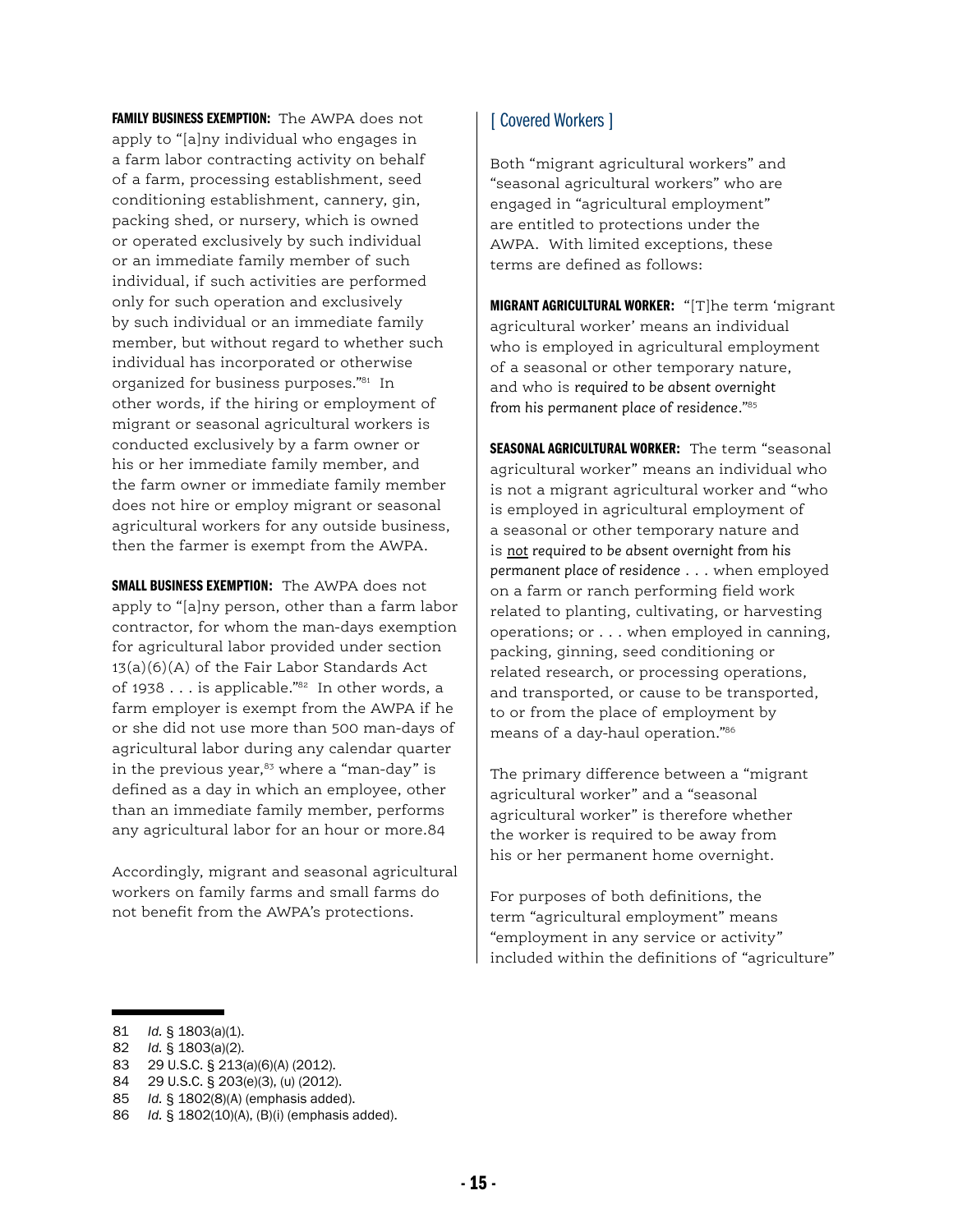and "agricultural labor" under the FLSA and the Internal Revenue Code, respectively.<sup>87</sup> Additionally, "agricultural employment" includes "the handling, planting, drying, packing, packaging, processing, freezing, or grading prior to delivery for storage of any agricultural or horticultural commodity in its unmanufactured state."88 The AWPA thus covers a broader scope of agricultural activities than the FLSA. Specifically, the FLSA limits the term "agriculture" to traditional farming activities and secondary activities performed by a farmer or on a farm in conjunction with the operations of that particular farm.<sup>89</sup> Conversely, the AWPA regards the processing of any agricultural commodities as "agricultural employment" regardless of whether the activities take place on a farm or whether the commodities were produced by a different operation.

Notably, the general definitions of "migrant agricultural worker" and "seasonal agricultural



worker" expressly exclude (1) "any immediate family member of an agricultural employer or a farm labor contractor," and (2) "any temporary nonimmigrant alien who is authorized to work in agricultural employment in the United States" pursuant to a temporary work visa, such as an H-2A visa.<sup>90</sup> Thus, workers who participate in temporary work visa programs are not protected by the AWPA. As with the FLSA, however, all other noncitizens, **including undocumented**  workers, are covered by the Act.<sup>91</sup>

<sup>87</sup> *Id.* § 1802(3); *see also* 26 U.S.C. § 3121(g) (2012) (defining "agricultural labor" for purposes of the Internal Revenue Code to mean, among other things, "all service performed . . . on a farm . . . in connection with the handling, planting, drying, packing, packaging, processing, freezing, or grading prior to delivery for storage of any agricultural or horticultural commodity in its unmanufactured state"); 29 U.S.C. § 203(f)(2012) (stating that for purposes of the FLSA, "'[a]griculture' includes farming in all its branches and among other things includes the cultivation and tillage of the soil, dairying, the production, cultivation, growing, and harvesting of any agricultural or horticultural commodities . . . the raising of livestock, bees, fur-bearing animals, or poultry, and any practices (including any forestry or lumbering operations) performed by a farmer or on a farm as an incident to or in conjunction with such farming operations, including preparation for market, delivery to storage or to market or to carriers for transportation to market").

<sup>88</sup> *Id.* § 1802(3); *see also* 26 U.S.C. § 3121(g) (2012) (defining "agricultural labor" for purposes of the Internal Revenue Code to mean, among other things, "all service performed . . . on a farm . . . in connection with the handling, planting, drying, packing, packaging, processing, freezing, or grading prior to delivery for storage of any agricultural or horticultural commodity in its unmanufactured state"); 29 U.S.C. § 203(f)(2012) (stating that for purposes of the FLSA, "'[a]griculture' includes farming in all its branches and among other things includes the cultivation and tillage of the soil, dairying, the production, cultivation, growing, and harvesting of any agricultural or horticultural commodities . . . the raising of livestock, bees, fur-bearing animals, or poultry, and any practices (including any forestry or lumbering operations) performed by a farmer or on a farm as an incident to or in conjunction with such farming operations, including preparation for market, delivery to storage or to market or to carriers for transportation to market").

<sup>89 29</sup> U.S.C. § 203(f).

<sup>90</sup> *Id.* §§ 1802(8)(B), 1802(10)(B). The H-2A temporary agricultural guest worker program—a part of the Immigration and Nationality Act—authorizes foreign-born workers to enter the United States to perform agricultural labor. *See* 8 U.S.C. §§ 1101(a)(15)(H)(ii)(a), 1184(c)(1) (2012).

<sup>91</sup> *See* Escobar v. Baker, 814 F. Supp. 1491, 1498 (1993) (concluding that the AWPA offers protections to both documented and undocumented workers, and collecting cases); U.S. Dep't of Labor, Wage & Hour Div., Fact Sheet #48: Application of U.S. Labor Laws to Immigrant Workers: Effect of Hoffman Plastics Decision on Laws Enforced by the Wage and Hour Division (2008), https://www.dol.gov/whd/regs/compliance/whdfs48.htm; Susan A. Schneider, Notes on the Migrant and Seasonal Agricultural Worker Protection Act, 2001 Ark. L. Notes 57, 58 (2001).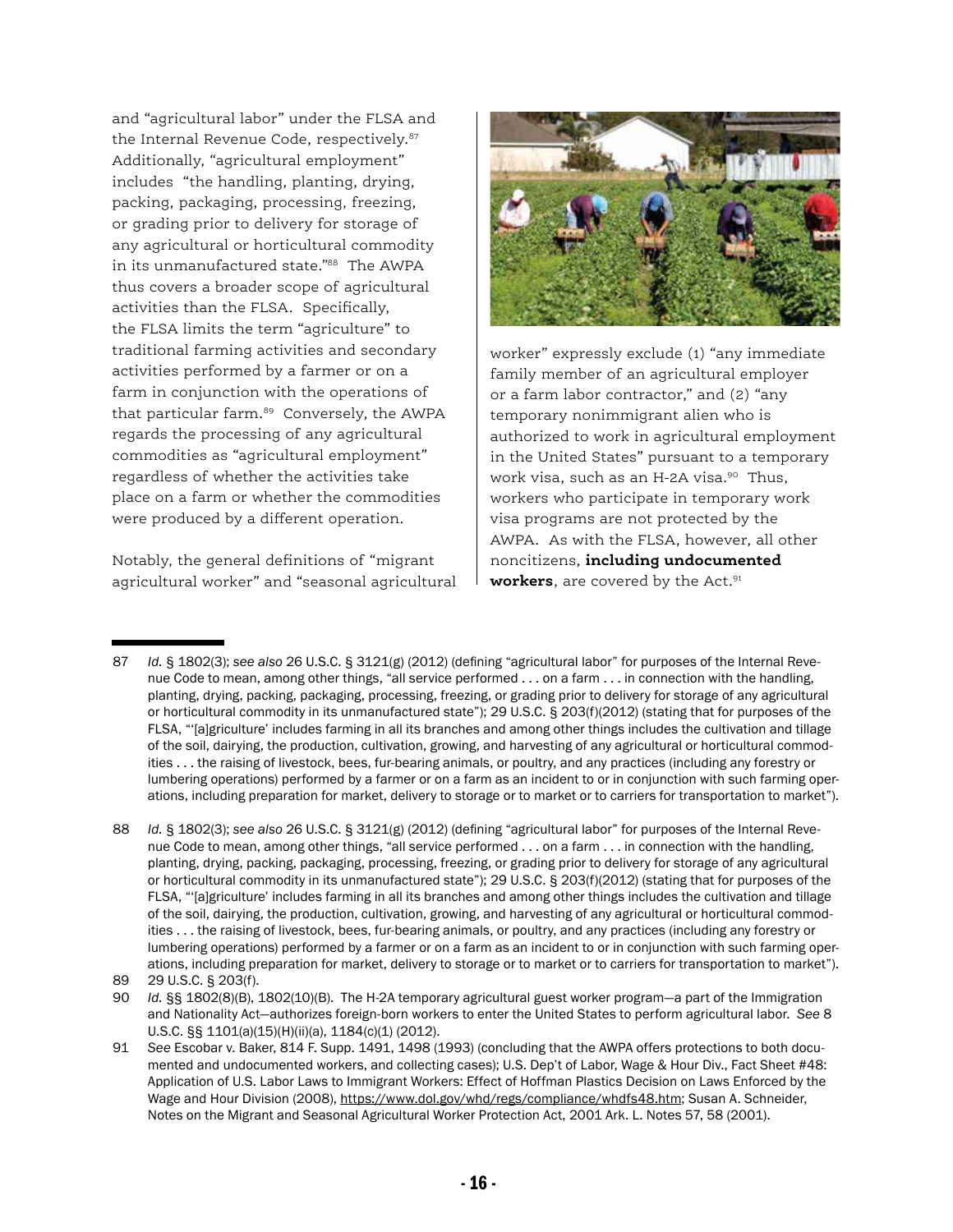#### Basic Requirements Under the AWPA

#### [ Housing Protections ]

The AWPA includes two types of housing protections for migrant agricultural workers: **safety and health protections**, and **notice requirements related to housing terms and conditions**. Note that the housing protections included in the AWPA apply only to "migrant agricultural workers," and do not apply to "seasonal agricultural workers" who by definition are "not required to be absent overnight from [their] permanent place of residence."92

First, with regard to **housing safety and health**, "each person who owns or controls a facility or real property which is used as housing for *migrant agricultural workers* shall be responsible for ensuring that the facility or real property complies with substantive Federal and State safety and health standards applicable to that housing."93 This requirement does not apply "to any person who, in the ordinary course of that person's business, regularly provides housing on a commercial basis to the general public and who provides housing to migrant agricultural workers of the same character and on the same or comparable terms and conditions as is provided to the general public."94

In most circumstances, the applicable federal housing standard is the one promulgated

by the Occupational Safety and Health Administration (OSHA) related to "temporary labor camps."95 The OSHA temporary labor camp standard is enforceable under the AWPA regardless of whether the housing is also subject to inspection pursuant to the Occupational Health and Safety Act.<sup>96</sup> The standard is described in detail in section I.C below, and includes provisions to prevent overcrowding and to ensure building safety, adequate water supply, and sufficient toilet, laundry, and bathing facilities.<sup>97</sup> Additionally, farms that are subject to the housing safety and health requirement must not allow migrant agricultural workers to occupy farmer-owned housing "unless a State or local health authority or other appropriate agency has certified that the facility or property meets applicable safety and health standards."98 The certification must be posted at the site and must be retained for three years and made available for review during any Department of Labor inspection.<sup>99</sup>

Second, with regard to **notice of housing terms**, "[e]ach farm labor contractor, agricultural employer, and agricultural association which provides housing for any migrant agricultural worker shall post in a conspicuous place or present to such worker a statement of the terms and conditions, if any, of occupancy of such housing."100 The written statement must include the following information: the name and address of the farm labor contractor, agricultural association, or

<sup>92 29</sup> U.S.C. § 1802(10)(A), (B)(i).

<sup>93 29</sup> U.S.C. § 1823(a) (2012) (emphasis added).

<sup>94 29</sup> U.S.C. § 1823(c) (2012).

<sup>95</sup> Pursuant to 29 C.F.R. § 500.132(a)(1) (2016), the OSHA "temporary labor camps" standard applies to all housing that was under construction as of April 3, 1980. *See* 29 C.F.R. § 1910.142 (2016) (temporary labor camps standard). Housing that was completed or under construction prior to that date may choose to comply with either the OSHA temporary labor camps standard or the housing standards promulgated by the Employment and Training Administration, which were originally promulgated for employers obtaining migrant workers through the U.S. Employment Service. *See* 29 C.F.R. § 500.132(a)(2) (2016).

<sup>96</sup> 29 C.F.R. § 500.132(a)(1).

<sup>97 29</sup> C.F.R. § 1910.142 (2016).

<sup>98</sup> 29 U.S.C. § 1823(b)(1) (2012).

<sup>99</sup> *Id.*

<sup>100</sup> 29 U.S.C. § 1821(c) (2012).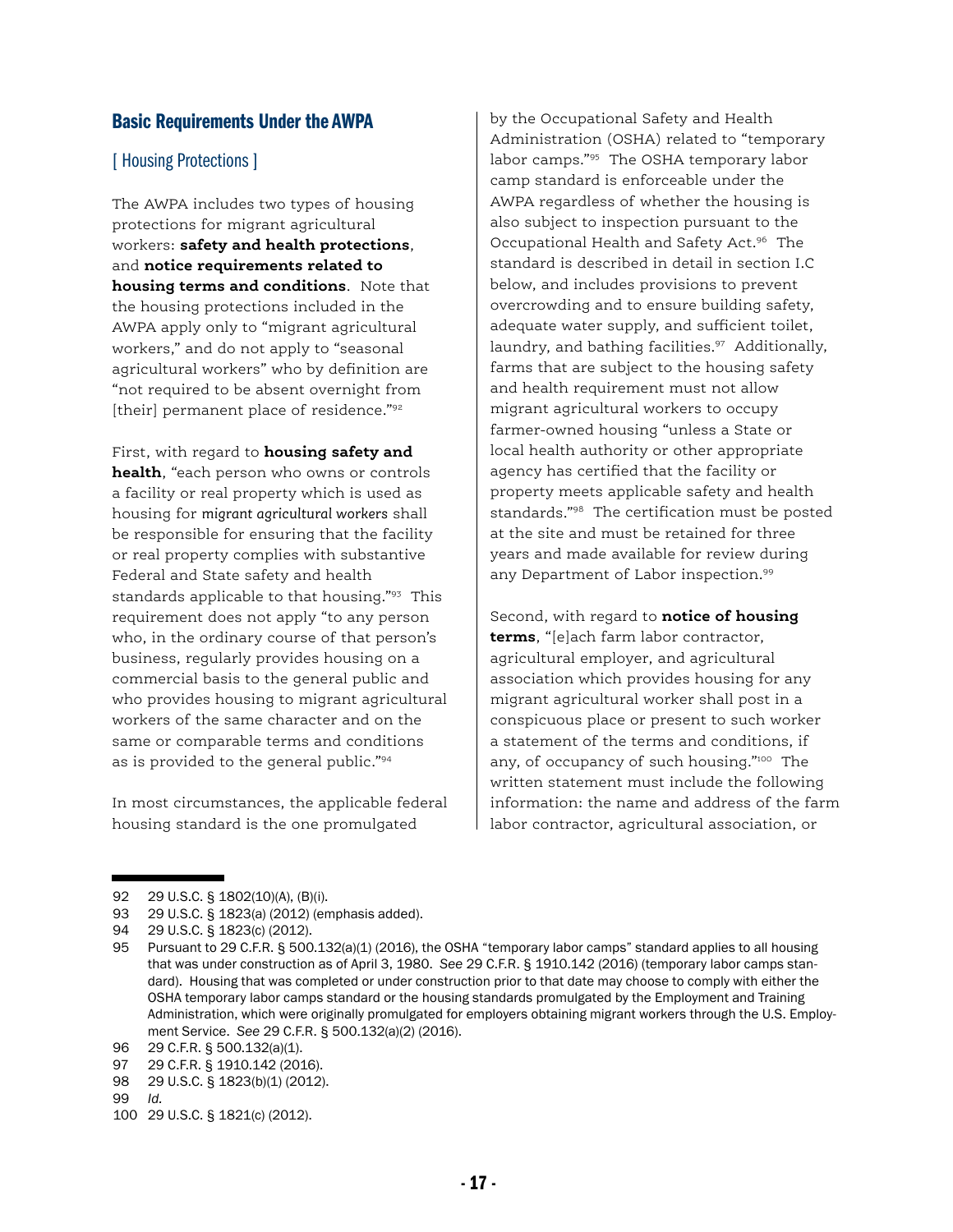agricultural employer providing the housing; the name and address of the person in charge of the housing; who may live at the housing; the charges for the housing and utilities; the meals to be provided and the charges for them; and any other charges or conditions of occupancy.101 The information must "be provided in English or, as necessary and reasonable, in Spanish or other language common to migrant agricultural workers who are not fluent or literate in English."<sup>102</sup>

#### [ Employment Protections ]

The AWPA establishes three primary types of employment protections for migrant and seasonal agricultural workers: **information and recordkeeping** protections, **wage and working arrangement** protections, and **transportation** protections.

The **information and recordkeeping protections** under the AWPA are intended to increase agricultural workers' understanding of the terms of their employment and their legal rights. Covered employers are prohibited from knowingly providing false or misleading information related to the terms or conditions of employment.103 The information and recordkeeping protections include the following, among others:

DISCLOSURE REQUIREMENTS UPON HIRING: Each farm labor contractor, agricultural employer, and agricultural association must disclose in writing the terms of the working arrangement to any migrant agricultural worker at the time he or she is recruited, and to any seasonal agricultural worker when an offer of employment is made.<sup>104</sup>

The written statement must include, among other things, the wages to paid; the period of employment; the transportation or housing to be provided, if any; and whether state workers' compensation insurance is provided.105 The written statement must "be provided in English or, as necessary and reasonable, in Spanish or other language common to migrant agricultural workers who are not fluent or literate in English."<sup>106</sup>

POSTING REQUIREMENTS: "Each farm labor contractor, agricultural employer, and agricultural association which employs any migrant [or seasonal] agricultural worker shall, at the place of employment, post in a conspicuous place a poster provided by the Secretary [of Labor] setting forth the rights and protections afforded such workers under [the AWPA], including the right of a migrant [or seasonal] agricultural worker to have, upon request, a written statement provided by the farm labor contractor, agricultural employer, or agricultural association, of the [terms of the working arrangement that were required to be disclosed upon hiring]. Such employer shall provide upon request, a written statement of [those terms of the working arrangement]."107

PAYROLL RECORD AND STATEMENT REQUIREMENTS: Each farm labor contractor, agricultural employer, and agricultural association that employs any migrant or seasonal agricultural worker must make, keep, and preserve for three years records for each such worker of the basis on which wages are paid; the number of piecework units earned, if any; the number of hours worked; the total pay period earnings; the specific sums withheld and the purpose of the withholdings; and

104 29 U.S.C. §§ 1821(a), 1831(a) (2012).

<sup>101</sup> 29 C.F.R. § 500.75(f) (2016).

<sup>102</sup> 29 U.S.C. §§ 1821(g), 1831(f) (2012).

<sup>103</sup> 29 U.S.C. §§ 1821(f), 1831(e) (2012).

<sup>105</sup> *Id.*

<sup>106</sup> 29 U.S.C. §§ 1821(g), 1831(f) (2012).

<sup>107</sup> 29 U.S.C. §§ 1821(b), 1831(b) (2012).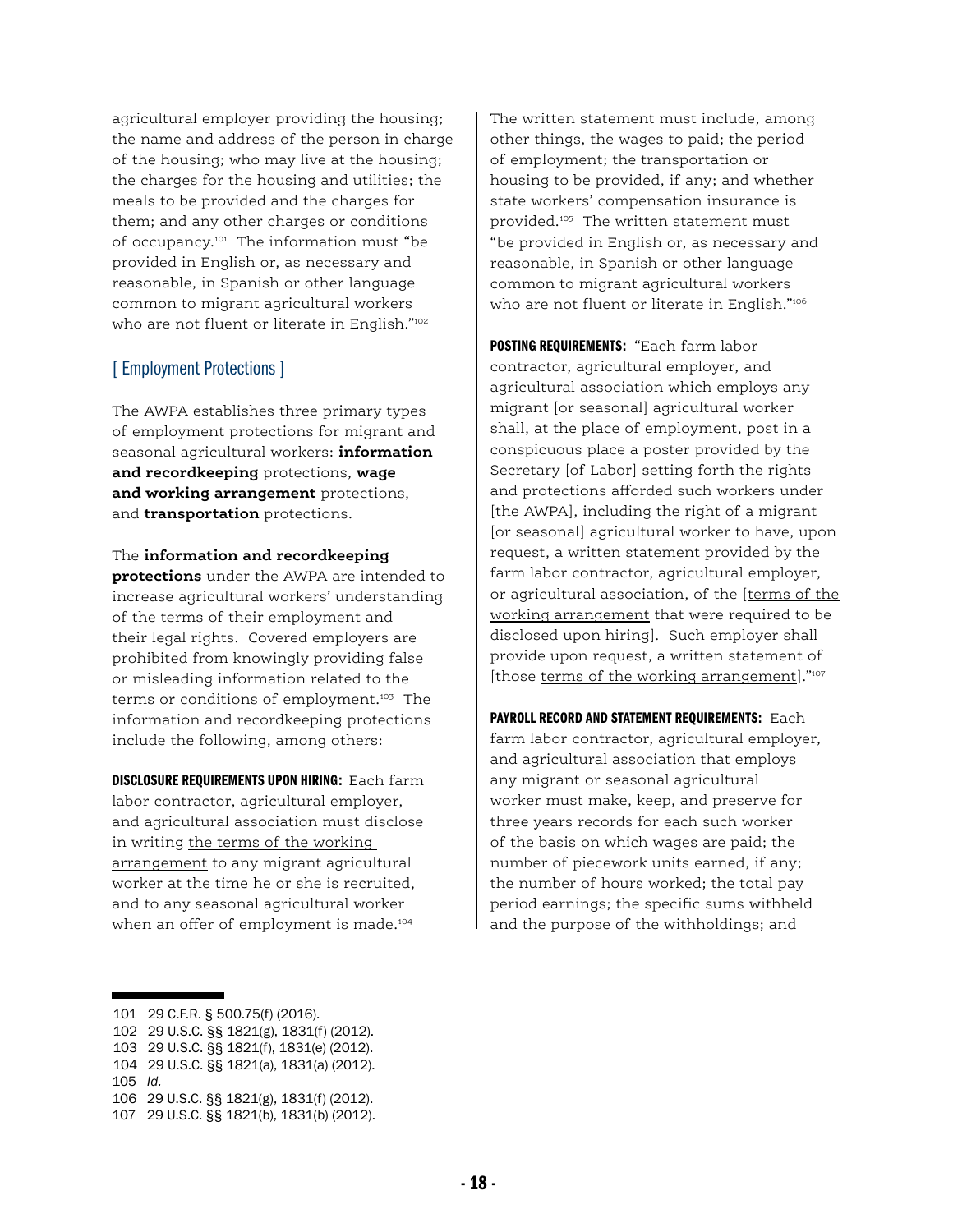the net pay.108 Each farm labor contractor, agricultural employer, and agricultural association must also "provide to each such worker for each pay period, an itemized written statement of [this] information."109

The **wage and working arrangement protections** include the following, among others:

PAYMENT OF WAGES: "Each farm labor contractor, agricultural employer, and agricultural association which employs any migrant [or seasonal] agricultural worker shall pay the wages owed to such worker when due."110 Thus, if an employer is required to pay a worker the federal minimum wage under the FLSA, the failure to do so would violate *both* the FLSA and the AWPA.

PURCHASE OF GOODS OR SERVICES: "No farm labor contractor, agricultural employer, or agricultural association shall require any migrant [or seasonal] agricultural worker to purchase any goods or services solely from such farm labor contractor, agricultural employer, or agricultural association."<sup>111</sup>

TERMS OF WORKING ARRANGEMENT: "No farm labor contractor, agricultural employer, or agricultural association shall, without justification, violate the terms of any working arrangement made by that contractor, employer, or association with any migrant [or seasonal] agricultural worker."<sup>112</sup>

Finally, if a covered employer provides **transportation** to workers, the vehicles must be safe and properly insured.<sup>113</sup> Specifically, the vehicles must comply with Department of Labor regulations and other federal and



state safety standards, each driver of such vehicles must have a valid driver's license, and an insurance policy or liability bond must be in effect.114 These transportation safety requirements do not apply "to the transportation of any migrant or seasonal agricultural worker on a tractor, combine, harvester, picker, or other similar machinery and equipment while such worker is actually engaged in the planting, cultivating, or harvesting of any agricultural commodity or the care of livestock or poultry."115

#### Enforcement of the AWPA

A person who violates the AWPA may be liable for both criminal and administrative sanctions. Specifically, with respect to criminal sanctions, a person who willfully and knowingly violates the AWPA "shall be fined not more than \$1,000 or sentenced to prison for a term not to exceed one year, or both. Upon conviction

<sup>108</sup> 29 U.S.C. §§ 1821(d)(1), 1831(c)(1) (2012).

<sup>109</sup> 29 U.S.C. § 1821(d)(2) (2012).

<sup>110</sup> 29 U.S.C. §§ 1822(a), 1832(a) (2012).

<sup>111</sup> 29 U.S.C. §§ 1822(b), 1832(b) (2012).

<sup>112</sup> 29 U.S.C. §§ 1822(c), 1832(c) (2012).

<sup>113</sup> 29 U.S.C. § 1841 (2012).

<sup>114</sup> *Id.* § 1841(b)(1).

<sup>115</sup> *Id.* § 1841(a)(2).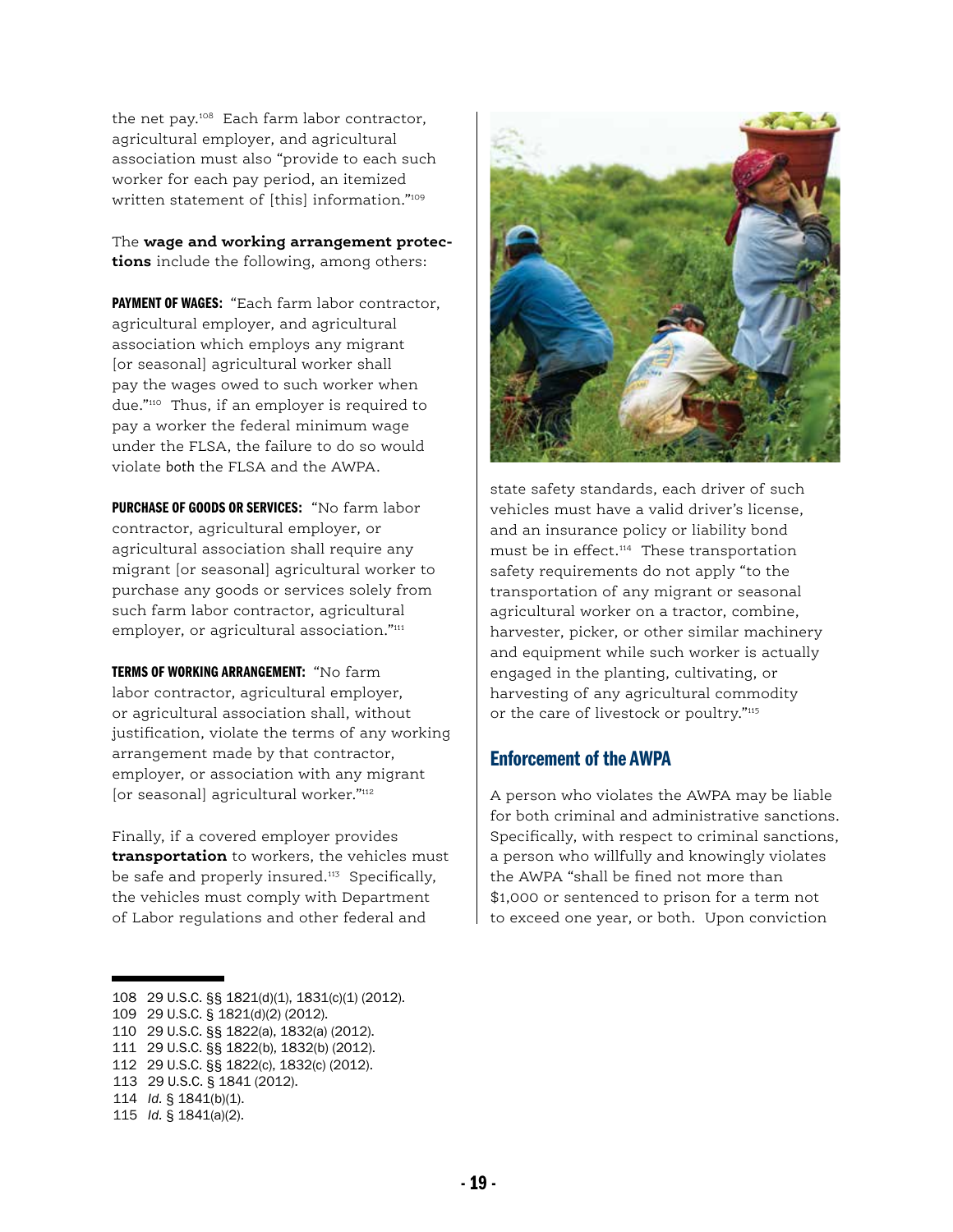for any subsequent violation of [the AWPA], the defendant shall be fined not more than \$10,000 or sentenced to prison for a term not to exceed three years, or both."116 With respect to administrative sanctions, any person who violates the AWPA "may be assessed a civil money penalty of not more than \$1,000 for each violation," after receiving notice of the assessment and an opportunity to be heard.<sup>117</sup>

The Wage and Hour Division within the United States Department of Labor enforces the AWPA.118 In addition to seeking criminal and administrative sanctions, the Wage and Hour Division may initiate a lawsuit for temporary or permanent injunctive relief if the Secretary determines that the AWPA has been violated.<sup>119</sup> Further, any worker aggrieved by a violation of the AWPA may initiate a civil action in federal district court seeking damages or other equitable relief.120 Employers are prohibited from discriminating or retaliating against any worker who files a complaint or institutes or participates in any judicial or administrative proceeding to enforce the AWPA.121

### OCCUPATIONAL SAFETY AND HEALTH ACT

The Occupational Safety and Health Act (OSH Act)<sup>122</sup> is the nation's preeminent workplace health and safety law. The Act is implemented

and enforced by the Occupational Safety and Health Administration (OSHA) within the Department of Labor, except in limited circumstances where OSHA has delegated its enforcement authority to a separate agency.123 This section first discusses the scope of coverage under the OSH Act and exemptions for small farms. This section then addresses the Act's general duty clause and specific standards for agricultural operations, namely standards covering temporary labor camps, field sanitation, tractor roll-over protections, guarding of farm field equipment, and hazard communication.<sup>124</sup> Finally, this section briefly addresses the OSH Act's inspection and anti-retaliation provisions.

### General Coverage and Exemptions Under the OSH Act

In general, the OSH Act applies to each "employer" with one or more employees, other than government employers.125 An "employer" is any "person engaged in a business affecting commerce."126 As with the FLSA and the AWPA, however, the OSH Act exempts family farms and small farms from its general coverage.

Specifically, "[a]ny person engaged in an agricultural activity employing one or more

<sup>116</sup> 29 U.S.C. § 1851 (2012).

<sup>117</sup> 29 U.S.C. § 1853(a), (b) (2012).

<sup>118</sup> United States Department of Labor, Wages and Hours Worked: Worker Protections in Agriculture, https://webapps. dol.gov/elaws/elg/AWPA.htm (accessed December 14, 2018).

<sup>119</sup> 29 U.S.C. § 1852(a) (2012).

<sup>120</sup> 29 U.S.C. § 1854(a), (c) (2012).

<sup>121</sup> 29 U.S.C. § 1855(a) (2012).

<sup>122</sup> 29 U.S.C. §§ 651-678 (2012).

<sup>123</sup> For example, OSHA has delegated authority to the Employment Standards Administration within the Department of Labor to conduct inspections and issue citations for field sanitation and most temporary labor camps. *See* Occupational Safety & Health Admin., U.S. Dep't of Labor, Field Operations Manual, CPL-02-00-160 at 7-13 (2016), https:// www.osha.gov/OshDoc/Directive\_pdf/CPL\_02-00-160.pdf.

<sup>124</sup> Additional standards related to agriculture are outside the scope of this paper, including regulations governing anhydrous ammonia storage, cadmium usage, and logging operations. *See* Jack Runyan, U.S. Department of Agriculture, Economic Research Serv., Federal Laws and Regulations Affecting Farm Safety (2001), *available at* http://nasdonline.org/static\_content/documents/1833/d001777.pdf.

<sup>125</sup> 29 U.S.C. § 652(5) (defining "employer"); *see also id.* § 654 (requiring "employers" to comply with standards promulgated pursuant to the Act). The Act establishes a separate safety and health program for federal employees. *See id.* § 668.

<sup>126</sup> 29 U.S.C. § 652; 29 C.F.R. § 1975.3(5) (2016).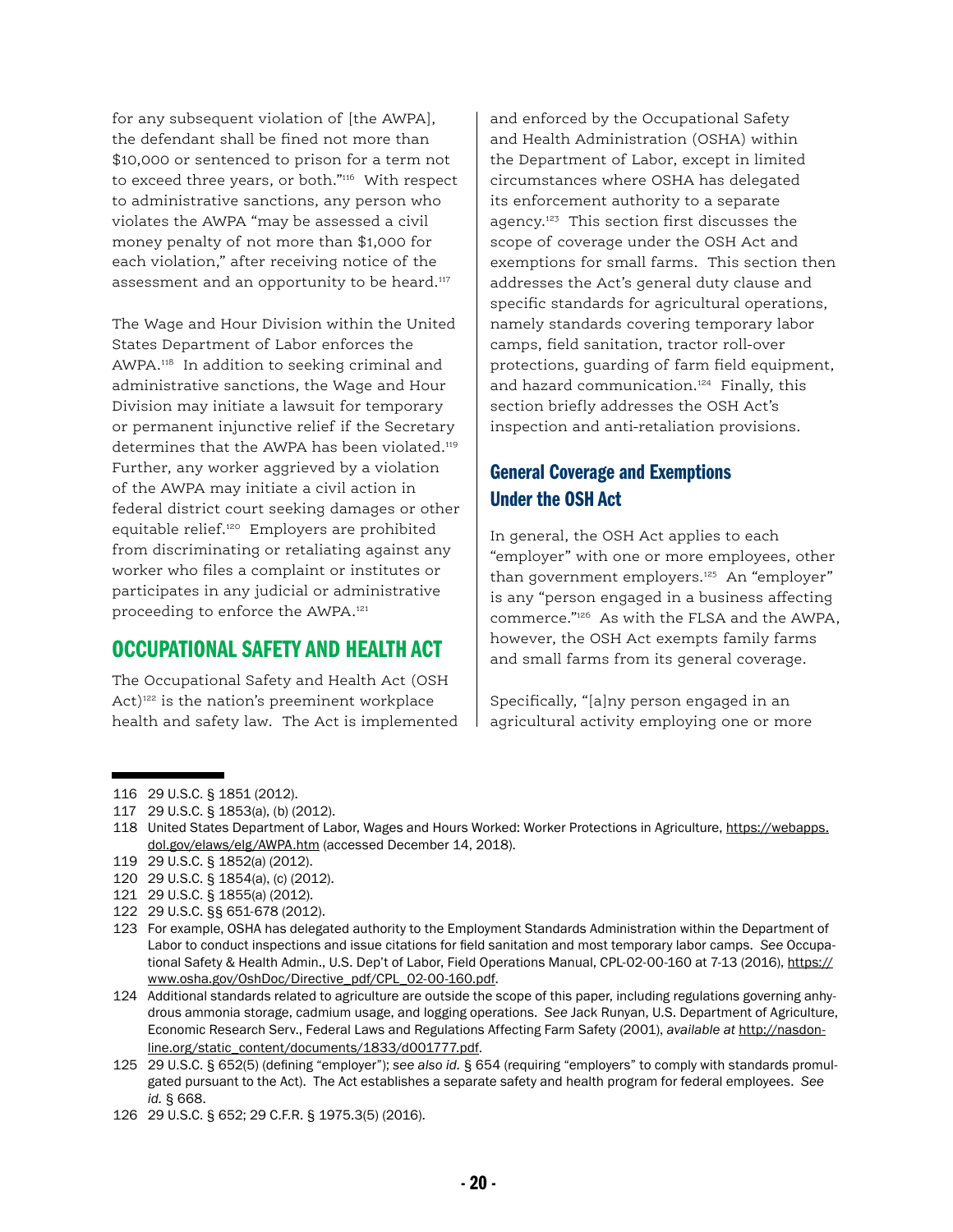OSHA has issued guidance defining a "farming operation" as "any operation involved in the growing or harvesting of crops, the raising of livestock or poultry, or related activities conducted by a farmer on sites such as farms, ranches, orchards, dairy farms or similar farming operations."

employees comes within the definition of an employer under the Act, and therefore, is covered by its provisions. However, members of the immediate family of the farm employer are not regarded as employees for the purposes of this definition."<sup>127</sup> Accordingly, a farmer who employees only his or her immediate family members is not required to comply with the health and safety standards promulgated by OSHA.

Additionally, Congress has consistently included riders in Department of Labor appropriations bills that prohibit the expenditure of appropriated funds to enforce OSHA standards at "farming operations" that (1) have had ten or fewer employees at all times during the previous twelve months, and (2) have not had an active temporary labor camp during the previous twelve months.<sup>128</sup> OSHA has issued guidance defining a "farming operation" as "any operation involved in the growing or harvesting of crops, the raising

of livestock or poultry, or related activities conducted by a farmer on sites such as farms, ranches, orchards, dairy farms or similar farming operations."129 Family members of an employer are not included in determining whether that employer has had ten or fewer employees.<sup>130</sup> In sum, a farm is subject to the OSH Act only if (1) it has had more than ten employees on any single day in the previous year, or (2) it has maintained a temporary labor camp at any time in the previous year. A farm that does not satisfy either of these conditions is exempt.

#### General Duty Clause

Under the OSH Act, every non-exempt employer has a general duty to "furnish to each of his employees employment and a place of employment which are free from recognized hazards that are causing or are likely to cause death or serious physical harm to his employees."131 OSHA is authorized to issue a citation to enforce this general duty, even where the working condition that is the basis for the citation is not covered by a specific standard.<sup>132</sup>

## OSHA Standards Applicable to Agricultural Operations

The OSH Act directs the Secretary of Labor to promulgate standards that are "reasonably necessary or appropriate to provide safe or healthful employment and places of employment."<sup>133</sup> This broad mandate to promulgate occupational safety and health standards is limited by a provision that bars

<sup>127</sup> 29 C.F.R. § 1975.4(b)(2) (2016).

<sup>128</sup> OSHA Directive CPL 02-00-051, Enforcement Exceptions and Limitations Under the Appropriations Act (revised Jan. 10, 2017), https://www.osha.gov/pls/oshaweb/owadisp.show\_document?p\_table=DIRECTIVES&p\_id=1519#APPA. 129 *Id.* 

<sup>130</sup> OSHA Directive CPL 02-00-051, Enforcement Exceptions and Limitations Under the Appropriations Act (revised Jan. 10, 2017), https://www.osha.gov/pls/oshaweb/owadisp.show\_document?p\_table=DIRECTIVES&p\_id=1519#APPA.

<sup>131</sup> 29 U.S.C. § 654.

<sup>132</sup> 29 U.S.C. § 658; Occupational Safety & Health Admin., U.S. Dep't of Labor, Field Operations Manual, CPL-02-00-160 at 10-4 (2016), https://www.osha.gov/OshDoc/Directive\_pdf/CPL\_02-00-160.pdf.

<sup>133</sup> 29 U.S.C. §§ 652(8), 655.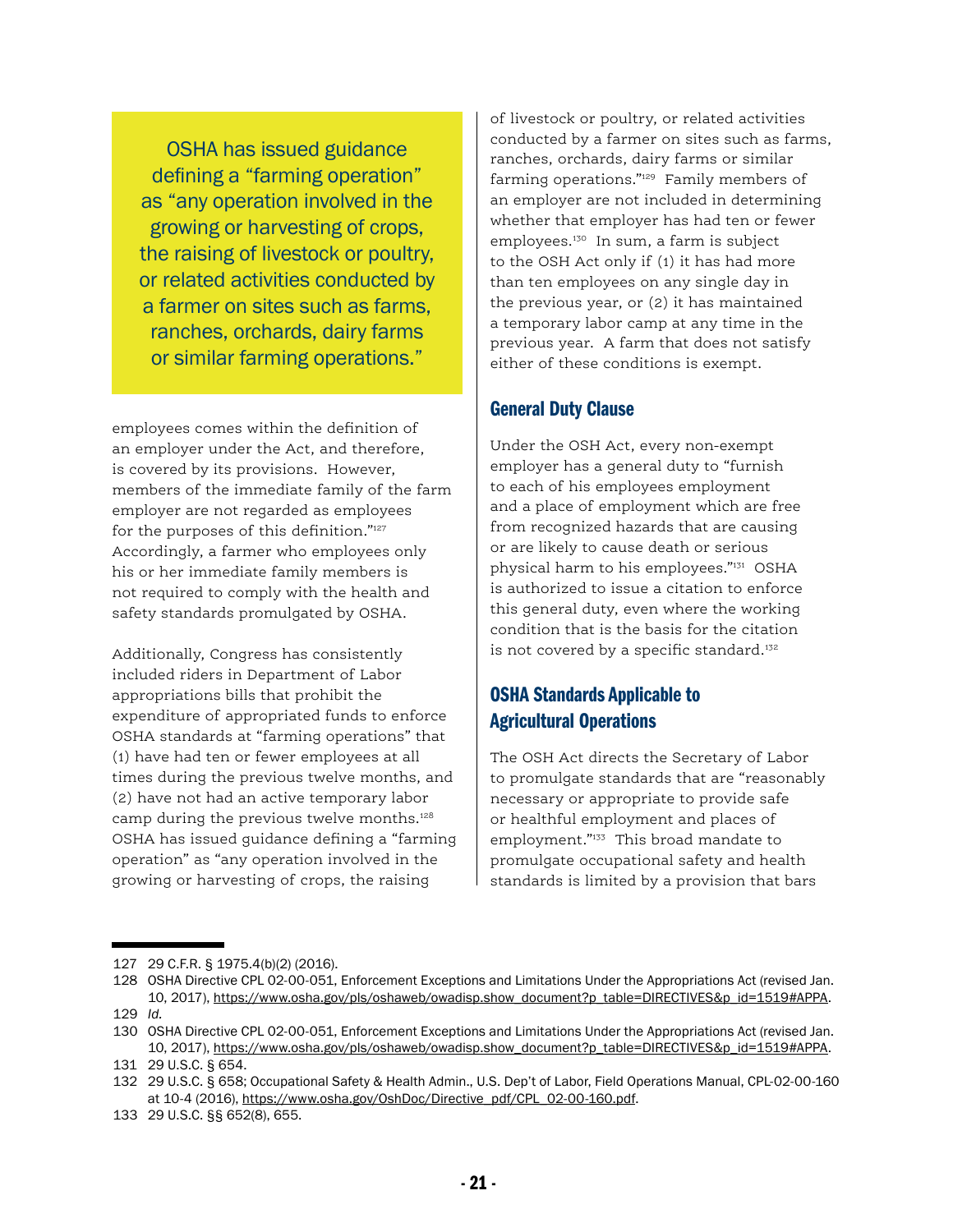OSHA from regulating working conditions that are already addressed by a separate statute enforced by a federal or state agency.<sup>134</sup> For example, because pesticides are regulated under the Federal Insecticide, Fungicide, and Rodenticide Act (FIFRA), which is enforced by the Environmental Protection Agency, OSHA is precluded from promulgating regulations to directly protect agricultural workers from pesticide exposure.<sup>135</sup>

There are two types of OSHA standards applicable to "agricultural operations."136 First, OSHA has specified by regulation that agricultural operations are subject to certain general industry standards.<sup>137</sup> These include the temporary labor camp and hazard communication standards addressed below. <sup>138</sup> Agricultural operations are exempt from those general industry standards not specifically identified in the regulation.<sup>139</sup> Second, OSHA has promulgated special standards that apply only to agricultural operations, including standards for field sanitation, tractor roll-over protection structures, and guarding of farm equipment.<sup>140</sup>

Note that OSHA regulations do not expressly define "agricultural operation." As noted above, however, OSHA guidance defines a "farming operation" as "any operation involved in the growing or harvesting of

crops, the raising of livestock or poultry, or related activities conducted by a farmer on sites such as farms, ranches, orchards, dairy farms or similar farming operations."141 Additionally, the Occupational Safety and Health Review Commission has stated that in determining whether an employer engages in an "agricultural operation" it will examine "the specific task that exposed [a] worker to the alleged noncomplying condition for which the employer was cited" and will consider "whether the task is part of, or integrally related to an agricultural operation."142 Based on this standard, the Commission has determined that post-harvest activities that take place in facilities located away from where the produce is grown do not qualify for the "agricultural operations" exemption from the general industry standards.<sup>143</sup>

#### [ Temporary Labor Camps ]

OSHA's temporary labor camp standard<sup>144</sup> "applies to job related housing that is provided by the employer on a temporary basis for workers not at a permanent location. This kind of housing is most commonly used in agriculture where migrant laborers from other geographical areas move temporarily into employer provided housing at crop harvesting time."145 Housing comes within the scope of OSHA regulation "only when a close

- 142 J.C. Watson Co., 22 BNA OSHC 1235 (No. 05-0175 & 05-0176, 2008).
- 143 *Id.*
- 144 29 C.F.R. § 1910.142 (2016).
- 145 Memorandum from Deputy Dir. Bruce Hillenbrand to Regional Admin. Gilbert J. Saulter, Request for Clarification of the Applicability of 29 CFR 1910.142 (July 23, 1981), https://www.osha.gov/pls/oshaweb/owadisp.show\_document?p\_table=INTERPRETATIONS&p\_id=18958.

<sup>134</sup> *Id.* § 653(b)(1).

<sup>135</sup> *See* Cmty. Action v. Brennan, 520 F.2d 1161, 1166 (D.C. Cir. 1975); Joan D. Flocks, *The Environmental and Social Injustice of Farmworker Pesticide Exposure*, 19 Geo. J. on Poverty L. & Pol'y 255, 265 (2012); Randy S. Rabinowitz & Mark M. Hagar, *Designing Health and Safety: Workplace Hazard Regulation in the United States and Canada*, 33 Cornell Int'l L.J. 373, 377 (2000).

<sup>136</sup> *See* 29 C.F.R. § 1928.1 (2016).

<sup>137</sup> 29 C.F.R. § 1928.21(a) (2016).

<sup>138</sup> *Id.*

<sup>139</sup> 29 C.F.R. § 1928.21(b) (2016).

<sup>140</sup> 29 C.F.R. §§ 1928.51, 1928.57, 1928.110 (2010).

<sup>141</sup> OSHA Directive CPL 02-00-051, Enforcement Exceptions and Limitations Under the Appropriations Act (revised Jan. 10, 2017), https://www.osha.gov/pls/oshaweb/owadisp.show\_document?p\_table=DIRECTIVES&p\_id=1519#APPA.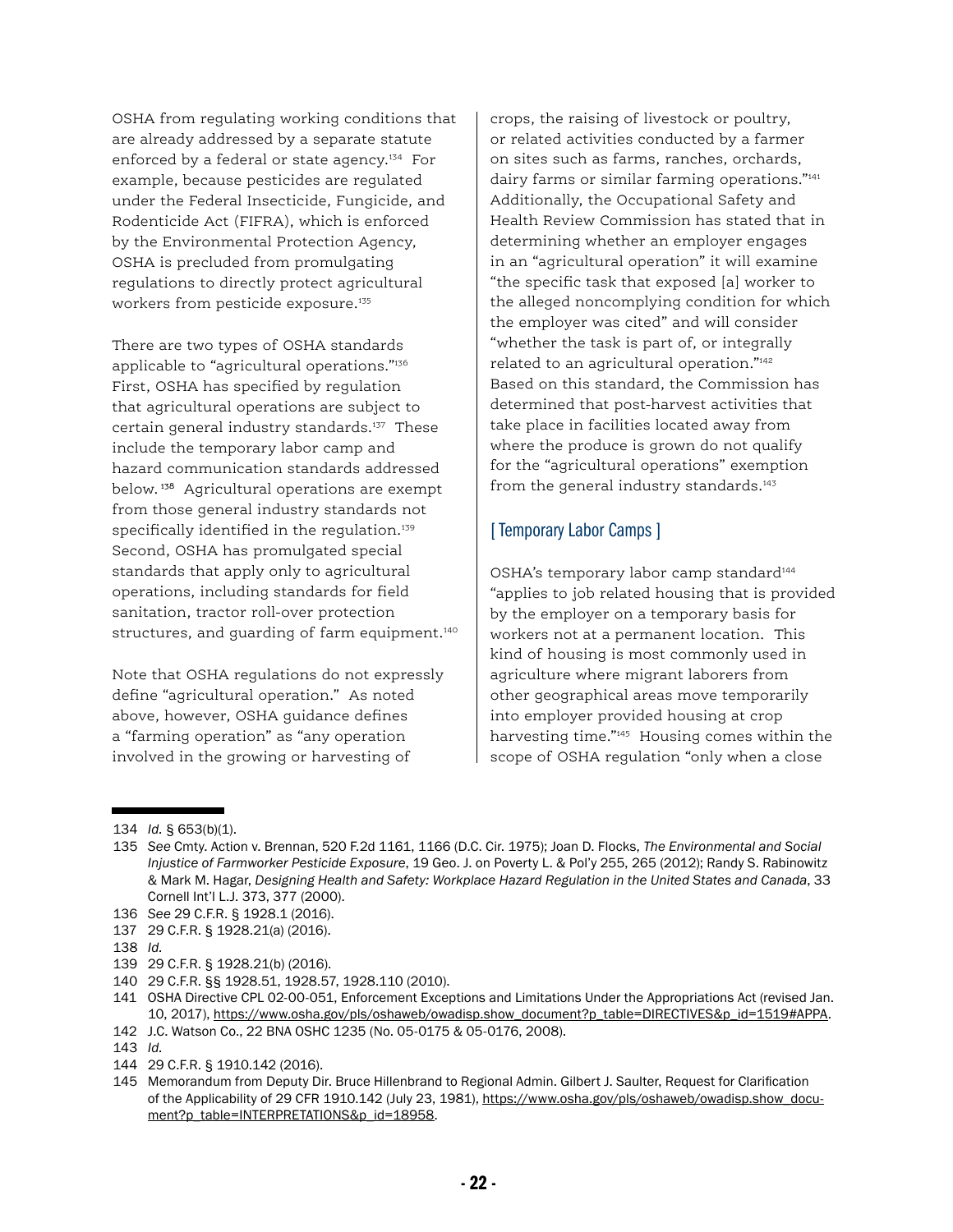relationship exists between the housing and the employment, namely, when housing is a condition of employment."146 Additionally, as noted in section I.B above, the temporary labor camp standard applies to each employer subject to the AWPA who provides housing to migrant agricultural workers, regardless of whether that employer is also subject to inspection under the OSH Act.<sup>147</sup>

Agricultural operations that maintain temporary labor camps must comply with the following requirements, among others:

**SITE:** The site of the camp must be adequately drained, sufficient in size to prevent overcrowding of necessary structures, and maintained in a clean and sanitary condition free from refuse.<sup>148</sup>

**SHELTER:** Every shelter in the camp must be constructed to protect against the elements; rooms used for sleeping must contain at least fifty square feet of floor space for each occupant and possess at least a seven-foot ceiling; beds or other sleeping facilities must be provided; floors must be constructed of wood, asphalt, or concrete; living quarters must have windows that can be opened for ventilation; and if cooking facilities are used in common, stoves must be provided in an enclosed and screened shelter at a rate of one stove per ten persons or two families.149

**WATER SUPPLY:** An adequate water supply must be provided in each camp for drinking, cooking, bathing, and laundry purposes.150

TOILET FACILITIES: Toilet facilities adequate for the capacity of the camp must be provided.<sup>151</sup> Each toilet room must be accessible without passing through any sleeping room, must have a window to provide adequate ventilation, and must be cleaned at least daily and have an adequate supply of toilet paper.<sup>152</sup> If toilet rooms are shared, such as in multifamily and barracks type facilities, separate toilet rooms must be provided for each sex.153

#### LAUNDRY, HANDWASHING, AND BATHING FACILITIES:

Laundry, handwashing, and bathing facilities must be provided at specified ratios; the floors of such facilities must be smooth and impervious to moisture; an adequate supply of hot water must be supplied for bathing and laundry purposes; and buildings housing such services must be capable of maintaining a temperature of at least 70 degrees Fahrenheit during cold whether.154

REFUSE AND PEST CONTROL: Garbage containers must be provided that are fly-tight, rodent-tight, and impervious, and must be kept clean. Additionally, effective measures must be taken to prevent insect or pest infestation in the camp.155

#### [ Field Sanitation ]

The field sanitation standard applies to any "agricultural establishment"—i.e., "a business operation that uses paid employees in the production of food, fiber, or other materials such as seed, seedlings, plants,

<sup>146</sup> Caro-Galvan v. Curtis Richardson, Inc., 993 F.2d 1500, 1511 (11th Cir. 1993) (discussing Frank Diehl Farms v. Sec'y of Labor, 696 F.2d 1325 (11th Cir. 1983)).

<sup>147</sup> 29 U.S.C. § 1823(a) (2012); 29 C.F.R. § 500.132(a)(1) (2016).

<sup>148</sup> 29 C.F.R. § 1910.142(a).

<sup>149</sup> 29 C.F.R. § 1910.142(b).

<sup>150</sup> 29 C.F.R. § 1910.142(c).

<sup>151</sup> 29 C.F.R. § 1910.142(d).

<sup>152</sup> *Id.*

<sup>153</sup> *Id.*

<sup>154</sup> 29 C.F.R. § 1910.142(f).

<sup>155</sup> 29 C.F.R. § 1910.142(h), (j).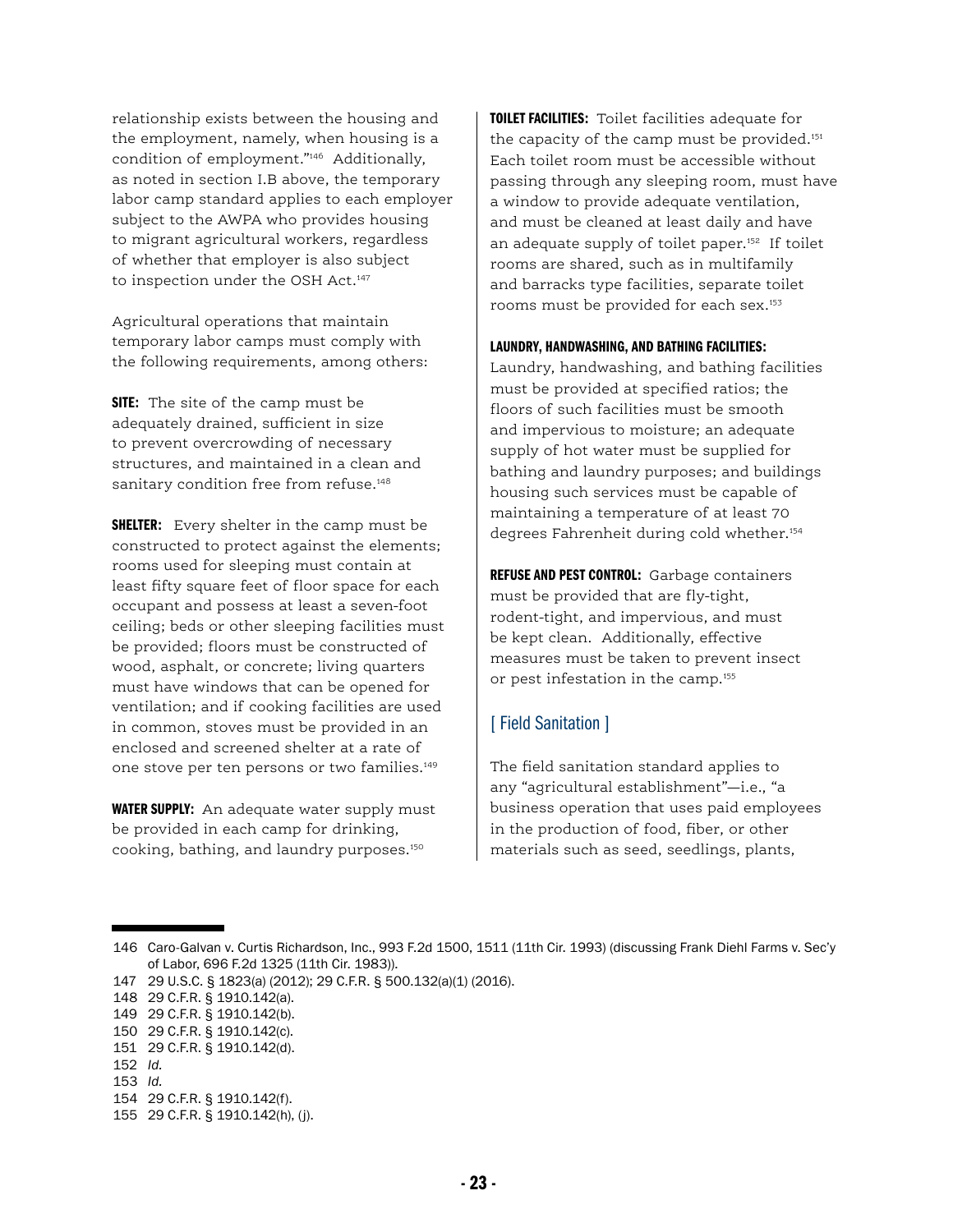

or parts of plants"—that has eleven or more employees "engaged on any given day in hand labor operations in the field."156 "Hand labor operations" are "agricultural activities or agricultural operations performed by hand or with hand tools" such as "handcultivation, hand-weeding, hand-planting and hand-harvesting of vegetables, nuts, fruits, seedlings or other crops, including mushrooms, and the hand packing of produce into containers, whether done on the ground, on a moving machine or in a temporary packing shed located in the field." <sup>157</sup> However, "[h]and-labor does not include such activities as logging operations, the care or feeding of livestock, or hand-labor operations in permanent structures (e.g., canning facilities or packing houses)."158 Dairy workers in Vermont are unlikely to be engaged in "hand labor operations." Nevertheless, information about the field sanitation standard is included in this paper to provide a comprehensive account of the protections for agricultural workers in the OSH Act.

Pursuant to the field sanitation standard, every "agricultural employer," including any person who owns or operates an "agricultural establishment," any person who contracts with such a person and "exercises

substantial control over production," and any person who "[r]ecruits or supervises employees or is responsible for the management and condition of an agricultural establishment,"159 must provide the following for employees engaged in hand labor:

POTABLE DRINKING WATER placed in locations readily accessible to all employees.<sup>160</sup>

ONE TOILET FACILITY and **one handwashing facility** for every twenty employees or fraction thereof, unless the employees perform field work for a period of three hours or less. Toilet facilities shall be located within a one-quarter-mile walk of the employee's place of work in the field and "shall be adequately ventilated, appropriately screened, have self-closing doors that can be closed and latched from the inside and shall be constructed to insure privacy."161

All drinking water, toilet, and handwashing facilities must be maintained in a clean and sanitary condition consistent with appropriate public health practices.162 Additionally, agricultural employers must notify each employee about the location of the facilities and the importance of good hygiene practices "to minimize exposure to the hazards in the field of heat, communicable diseases, retention of urine and agrichemical residues."163

160 29 C.F.R. § 1928.110(c)(1) (2016).

<sup>156</sup> 29 C.F.R. § 1928.110(a)-(b) (2016).

<sup>157</sup> 29 C.F.R. § 1928.110(b).

<sup>158</sup> *Id.*

<sup>159</sup> *Id.*

<sup>161</sup> 29 C.F.R. § 1928.110(c)(2) (2016).

<sup>162</sup> 29 C.F.R. § 1928.110(c)(3) (2016).

<sup>163</sup> 29 C.F.R. § 1928.110(c)(4) (2016).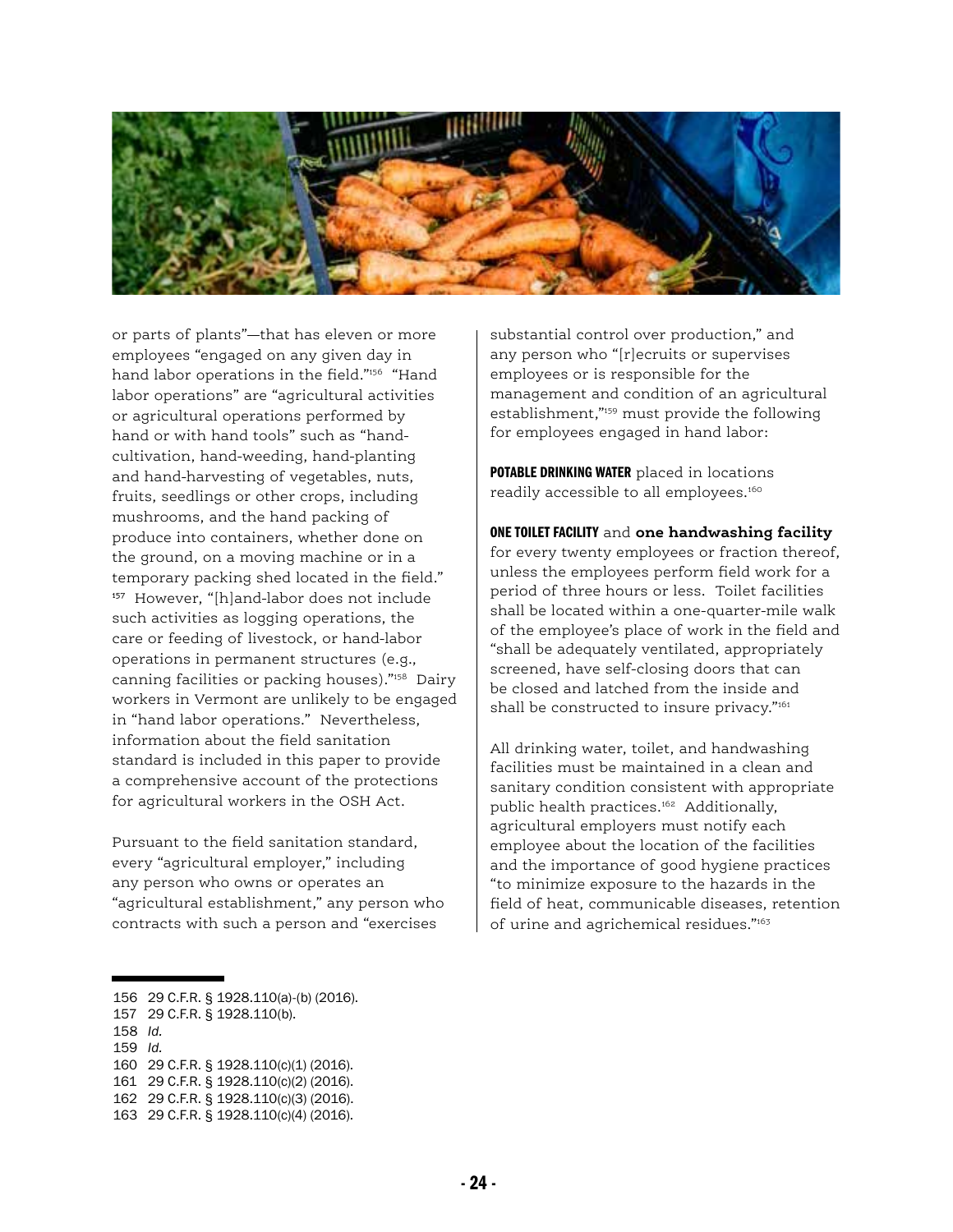#### [ Other Standards ]

In addition to the temporary labor camp and field sanitation standards addressed above, agricultural operations are subject to the following additional requirements:

TRACTOR ROLL-OVER PROTECTION STRUCTURES: Every tractor with more than twenty engine horsepower operated by an employee must have a roll-over protective structure (ROPS) and a seatbelt that meets appropriate design standards. Additionally, an employer must ensure that each employee uses a seatbelt while the tractor is moving and tightens the seatbelt sufficiently to confine the employee to the area protected by the ROPS.<sup>164</sup>

GUARDING OF FARM FIELD EQUIPMENT: OSHA requires agricultural employers to protect employees from hazards created by moving machinery parts, such as tractors and implements or stationary equipment used in materials handling.<sup>165</sup> Protection may be provided by (1) installing a guard or shield—i.e., a barrier designed to protect against employee contact with the hazard; or (2) guarding by location i.e., placing the equipment in a location where employees will not inadvertently come into contact with it during operation.<sup>166</sup> Where these options are not feasible, an employer must use a quardrail or fence.<sup>167</sup> Employers must also instruct employees at least annually about the safe operation and servicing of covered equipment.<sup>168</sup>

HAZARD COMMUNICATION: OSHA's hazard communication standard is intended to ensure

that employers and employees are informed about safety and health hazards of chemicals they may encounter in the workplace and appropriate protective measures.169 The standard requires covered employers to communicate information to employees about chemicals to which they are exposed through a hazard communication program, labels and heath warnings, safety data sheets, and information and training.170 Of note for agricultural operations, the standard does not require the labeling of pesticides subject to regulation under FIFRA because, as noted above, the OSH Act precludes regulation of any working condition within the purview of a separate statute.<sup>171</sup>

#### OSHA Inspection and Anti-Retaliation Provisions

The OSH Act authorizes the Department of Labor to conduct inspections and issue citations to enforce alleged violations of the general duty clause and the occupational health and safety standards.<sup>172</sup> Employees must be given an opportunity to accompany a Department of Labor representative during an inspection.173 Additionally, "[a]ny employees . . . who believe that a violation of a safety or health standard exists that threatens physical harm, or that an imminent danger exists, may request an inspection by giving notice to the Secretary or his authorized representative of such violation or danger."174 The OSH Act prohibits employers from retaliating against employees for exercising their rights under the Act to participate in or request inspections or to otherwise participate in enforcement proceedings.175

<sup>164</sup> 29 C.F.R. § 1928.51(a)-(b) (2016).

<sup>165</sup> 29 C.F.R. § 1928.57(a)(1) (2016).

<sup>166</sup> 29 C.F.R. § 1928.57(5), (7), (9) (2016).

<sup>167</sup> *Id.* § 1928.57(7).

<sup>168</sup> 29 C.F.R. § 1928.57(6) (2016).

<sup>169</sup> 29 C.F.R. § 1910.1200(a) (2016).

<sup>170</sup> 29 C.F.R. § 1910.1200(b)(1) (2016).

<sup>171</sup> 29 C.F.R. § 1910.1200(b)(5)(i) (2016).

<sup>172</sup> 29 U.S.C. §§ 657(a), 658(a) (2012).

<sup>173</sup> 29 U.S.C. § 657(e) (2012).

<sup>174</sup> 29 U.S.C. § 657(f)(1) (2012).

<sup>175</sup> 29 U.S.C. § 660(c) (2012).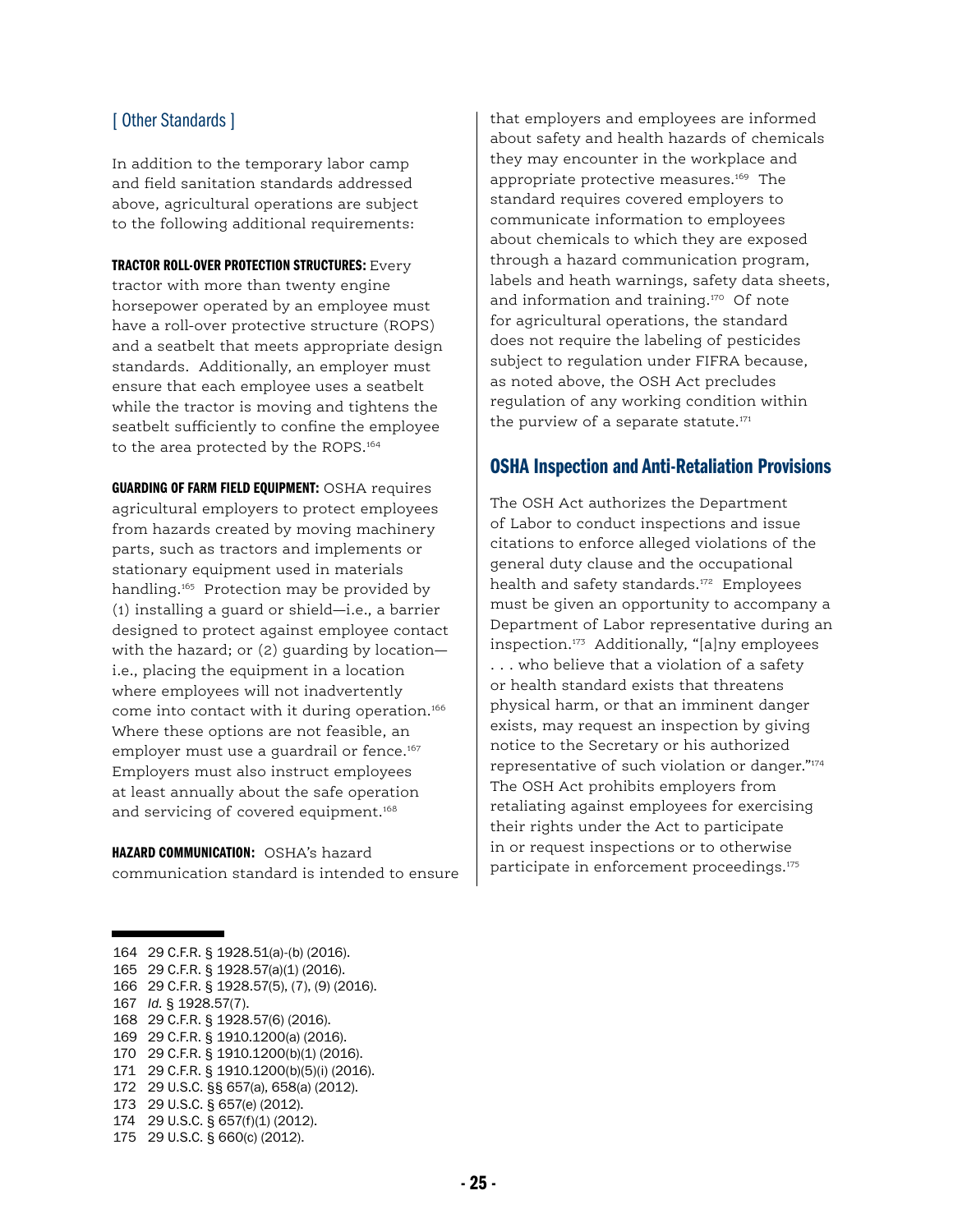## VERMONT LAW

This section addresses in turn the housing and employment protections for agricultural workers provided under Vermont State law.



## HOUSING PROTECTIONS Landlord-Tenant Relationships

#### [ Rental Agreements ]

A written rental agreement is not required under Vermont law. Rather, "all agreements, written or oral, embodying terms and conditions concerning the use and occupancy of a dwelling unit and premises," are valid rental agreements.<sup>176</sup> The following obligations of landlords and tenants are implied by statute

in every rental agreement.<sup>177</sup> Any language in an agreement that purports to deny these obligations is void and unenforceable. <sup>178</sup>

TENANT'S OBLIGATION TO PAY RENT: A tenant is obligated to pay rent "without demand or notice at the time and place agreed upon by the parties."<sup>179</sup> "'Rent' means all consideration to be made to or for the benefit of the landlord under the rental agreement, not including security deposits."180 Rent therefore may include amounts deducted from a worker's wages for housing.

#### TENANT'S OBLIGATION REGARDING MAINTENANCE AND USE:

A tenant must not cause or contribute to a dwelling unit's noncompliance with applicable building health and safety regulations, must not disturb other tenants' peaceful enjoyment of the premises, and must not deliberately or negligently destroy any part of the premises.<sup>181</sup>

LANDLORD'S WARRANTY OF HABITABILITY: "In any residential rental agreement, the landlord shall be deemed to covenant and warrant to deliver over and maintain, throughout the period of the tenancy, premises that are safe, clean, and fit for human habitation and which comply with the requirements of applicable building, housing, and health regulations."182 The implied warranty of habitability includes the obligation to ensure that a dwelling unit has heating facilities capable of providing sufficient heat, and to supply an adequate amount of water.<sup>183</sup>

- 180 Vt. Stat. Ann. tit. 9, § 4451(7) (2017).
- 181 Vt. Stat. Ann. tit. 9, § 4456 (2017).

<sup>176</sup> Vt. Stat. Ann. tit. 9, § 4451(8) (2017).

<sup>177</sup> Vt. Stat. Ann. tit. 9, § 4453 (2017).

<sup>178</sup> Vt. Stat. Ann. tit. 9, § 4454 (2017).

<sup>179</sup> Vt. Stat. Ann. tit. 9, § 4455 (2017).

<sup>182</sup> Vt. Stat. Ann. tit. 9, § 4457(a) (2017).

<sup>183</sup> Vt. Stat. Ann. tit. 9, § 4457(b) (2017).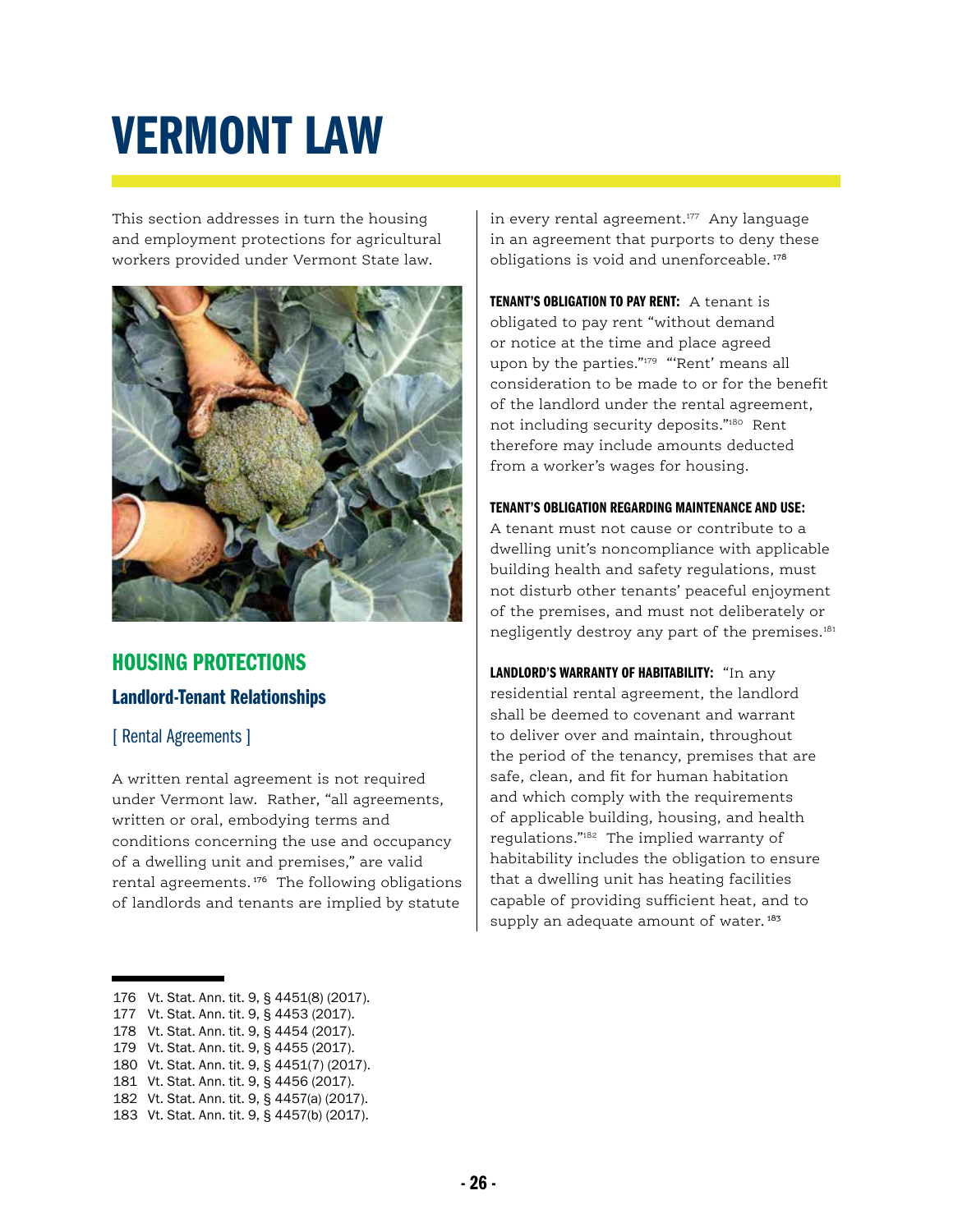#### [ Access and Right to Privacy ]

Your landlord may enter your home in three circumstances: (1)if you **consent**, which you must do unless you have reasonable grounds not to; (2) if he or she gives you **at least 48 hours advance notice,** the visit occurs between 9:00 A.M. and 9:00 P.M., and the purpose of the visit is to inspect the premises, make repairs or improvements, supply agreed services, or show the unit to new renters or buyers; or (3) if he or she has a reasonable belief that there is imminent danger to a person or to property.<sup>184</sup>

#### [ Termination of Tenancy ]

A landlord may terminate a tenancy only in accordance with proper procedures; it is unlawful for a landlord to willfully disrupt a tenant's utility service or deny a tenant access to his or her housing and possessions.<sup>185</sup> More specifically, for a landlord to lawfully terminate a tenancy, he or she must provide advance written notice to a tenant. The type and amount of notice depends on whether there is a written or oral agreement to pay rent, and whether housing is provided as a benefit of farm employment.<sup>186</sup>

Additionally, a tenant has a right to terminate a tenancy by providing actual notice to the landlord at least one rental period before the date of termination, unless inconsistent with a written rental agreement.<sup>187</sup>

#### Housing Health and Safety

Vermont's Rental Housing Health Code "protect[s] the health, safety and well-being of the occupants of rental housing" and "establishes minimal health and habitability standards for such housing." <sup>188</sup> Dwelling units subject to the code are specifically defined to include "housing provided as a benefit of farm employment."189 The health and habitability standards require, among other things, that each dwelling unit be safe, clean, fit for human living, and consistent with applicable building and health codes;<sup>190</sup> have sufficient bathroom facilities,191 an adequate supply of hot and cold potable water,<sup>192</sup> and working heaters;<sup>193</sup> and be adequately maintained so that it is free of pests and insects.<sup>194</sup>

### EMPLOYMENT PROTECTIONS

#### Employers' Liability and Workers' Compensation

Each employee of a farm with an aggregate payroll of \$10,000 or more is entitled to compensation from his or her employer or the employer's workers' compensation carrier for "personal injury arising out of and in the course of employment."195 "An employer shall not withhold any wages from an employee for the employee's absence from work for treatment of a work injury or to attend a medical examination related to a work injury."196

184 Vt. Stat. Ann. tit. 9, § 4460 (2017).

- 186 Vt. Stat. Ann. tit. 9, §§ 4467, 4469a(c) (2017).
- 187 Vt. Stat. Ann. tit. 9, § 4457(a) (2017).

- 189 13-031 Vt. Code R. § 13-140-031-4.2 (2017); *see* Vt. Stat. Ann. tit. 9, § 4469a(a)(3) (2017)..
- 190 Vt. Stat. Ann. tit. 9, § 4457(a) (2017); 13-031 Vt. Code R. § 13-140-031-10.1.
- 191 13-031 Vt. Code R. §§ 13-140-031-5.2.1, 13-140-031-5.4.2, 13-140-031-5.4.3, and 13-140-031-8.1.4.
- 192 13-031 Vt. Code R. § 13-140-031-5.4.
- 193 Vt. Stat. Ann. tit. 9, § 4457© (2017); 13-031 Vt. Code R. § 13-140-031-7.1 to 7.5.
- 194 13-031 Vt. Code R. § 13-140-031-6.1.
- 195 Vt. Stat. Ann. tit. 21, §§ 601(3), (14)(C) & 618(a)(1) (2017).
- 196 Vt. Stat. Ann. tit. 21, § 640(c) (2017).

<sup>185</sup> Vt. Stat. Ann. tit. 9, § 4463 (2017).

<sup>188</sup> Agency of Human Serv., Dep't of Health, Rental Housing Health Code, 13-031 Vt. Code R. § 13-140-031-2.0 (2017), *available at* http://www.healthvermont.gov/sites/default/files/REG\_Rental\_Housing\_Code.pdf.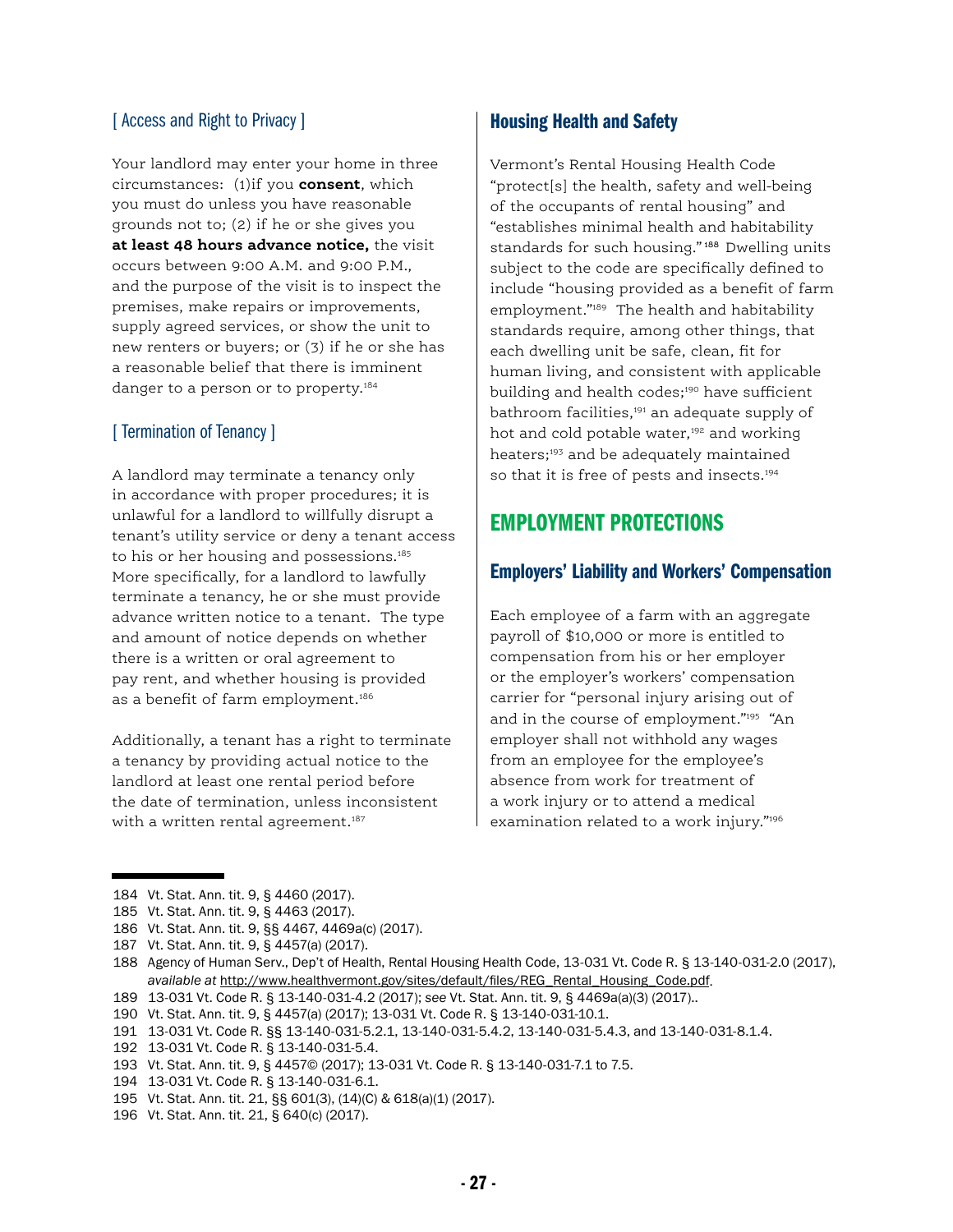### Short-Term Family Leave, Unpaid Leave, and Earned Sick Time

An agricultural employee is entitled to short-term family leave; long-term family and parental leave; earned sick time; and breaks as follows.

SHORT-TERM FAMILY LEAVE: An agricultural employee is entitled to take "unpaid leave not to exceed four hours in any 30-day period and not to exceed 24 hours in any 12-month period" to attend the school-related activities of his or her child; to take children and other family members to doctors' appointments and appointments for other professional services; and to respond to a family medical emergency.<sup>197</sup> "An employee shall make a reasonable attempt to schedule appointments for which leave may be taken under this section outside of regular work hours. In order to take leave under this section, an employee shall provide the employer with the earliest possible notice, but in no case later than seven days, before leave is to be taken except in the case of an emergency."198

PARENTAL LEAVE: An employee of an agricultural operation that employs ten or more individuals for an average of thirty hours per week is entitled to take unpaid parental leave for a period not to exceed twelve weeks per year for the birth of the employee's child or the initial placement of a child sixteen years of age or younger with the employee for the purposes of adoption.<sup>199</sup>

**FAMILY LEAVE:** An employee of an agricultural operations that employs fifteen or more employees for an average of thirty hours per week is entitled to take unpaid family



leave for a period not to exceed twelve weeks per year "for the serious illness of the employee or the employee's child, stepchild or ward of the employee who lives with the employee, foster child, parent, spouse, or parent of the employee's spouse."200

EARNED SICK TIME: An agricultural employee "shall accrue not less than one hour of earned sick time for every 52 hours worked," and may use the sick time after a one-year discretionary waiting period if the employee is ill or injured; to obtain health care; to care for a sick family member; to arrange services or care for a family member who is a victim of domestic violence, sexual assault, or stalking; or to care for a family member when the school or care facility that the family usually attends is closed.<sup>201</sup> Compensation for the earned sick time must be equal to the greater of either the employee's normal wage, or the Vermont minimum wage.<sup>202</sup>

<sup>197</sup> Vt. Stat. Ann. tit. 21, § 472a(a) (2017).

<sup>198</sup> Vt. Stat. Ann. tit. 21, § 472a(b) (2017).

<sup>199</sup> Vt. Stat. Ann. tit. 21, §§ 471(4), 472(a)(1) (2017).

<sup>200</sup> Vt. Stat. Ann. tit. 21, §§ 471(3), 472(a)(2) (2017).

<sup>201</sup> Vt. Stat. Ann. tit. 21, §§ 481, 482(a), 483(a) (2017).

<sup>202</sup> Vt. Stat. Ann. tit. 21, § 482(d)(1) (2017).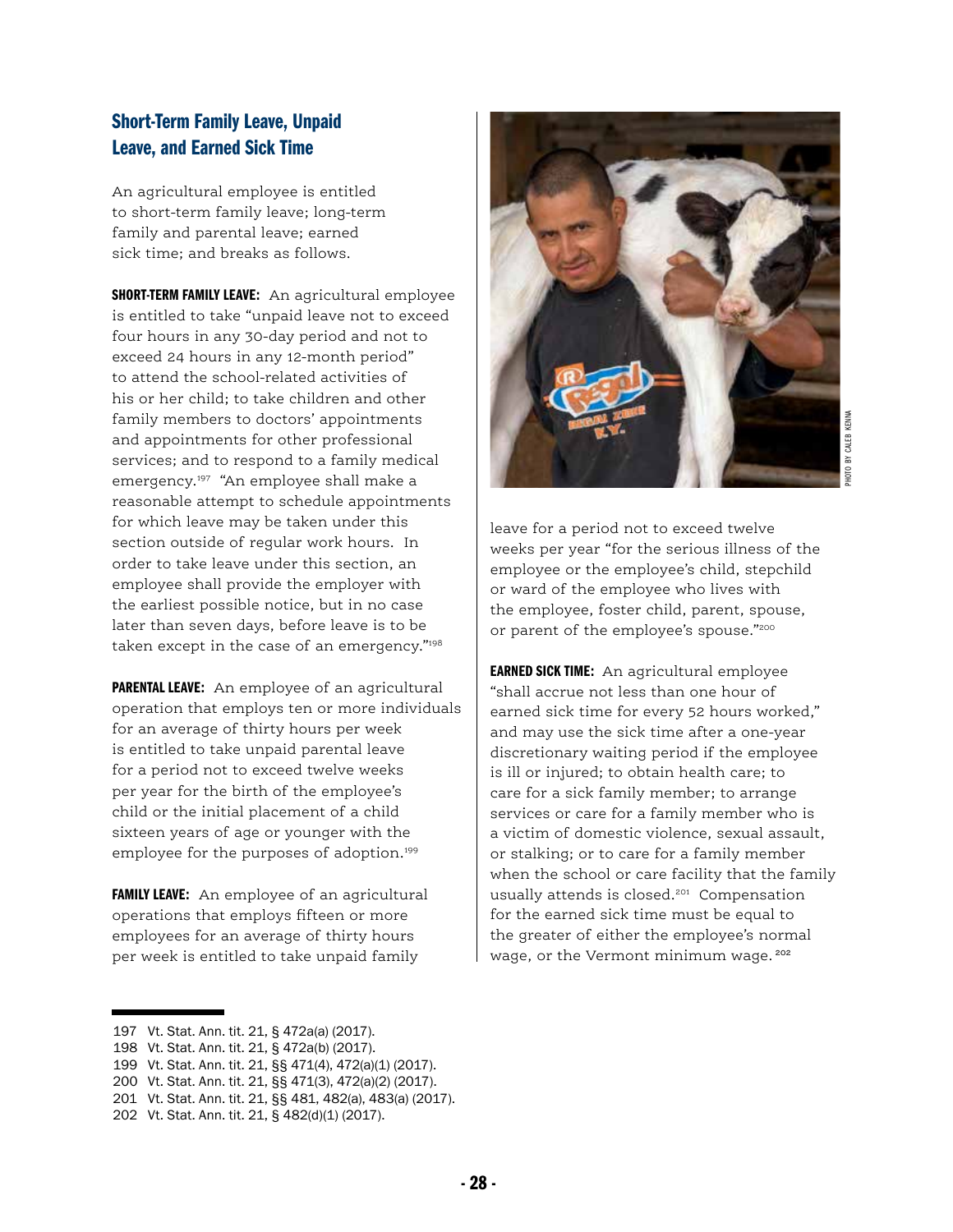**BREAKS:** "An employer shall provide an employee with reasonable opportunities during work periods to eat and to use toilet facilities in order to protect the health and hygiene of the employee."203 Additionally, an employer shall provide each employee who is a nursing mother (1) "reasonable time, either compensated or uncompensated, throughout the day to express breast milk for her nursing child," and (2) an appropriate private space for such activities that is not a bathroom stall.<sup>204</sup> An employer may be exempted from this requirement if compliance would "substantially disrupt the employer's operations."205

#### Employment Discrimination

Each employer is prohibited from discriminating "against any individual because of race, color, religion, ancestry, national origin, sex, sexual orientation, gender identity, place of birth, or age or against a qualified individual with a disability."206 Additionally, an employer may not retaliate against an employee who has opposed unlawful discrimination or lodged a complaint.<sup>207</sup>

#### Minimum Wage, Overtime Pay, and Recordkeeping Requirements

Agricultural employees are exempt from Vermont's minimum wage and overtime pay requirements.208 An agricultural employee is, however, entitled to weekly payment of wages "in lawful money or checks," unless his or her employer has provided adequate notice of a biweekly or semimonthly schedule.<sup>209</sup> Additionally, agricultural employers are not required to maintain records of hours worked and wages paid for agricultural employees.<sup>210</sup>

<sup>203</sup> Vt. Stat. Ann. tit. 21, § 304 (2017).

<sup>204</sup> Vt. Stat. Ann. tit. 21, § 305(a) (2017).

<sup>205</sup> Vt. Stat. Ann. tit. 21, § 305(b) (2017).

<sup>206</sup> Vt. Stat. Ann. tit. 21, § 495(a)(1) (2017).

<sup>207</sup> Vt. Stat. Ann. tit. 21, § 495(a)(8) (2017).

<sup>208</sup> Vt. Stat. Ann. tit. 21, § 383(2)(A), 384(a)-(b) (2017).

<sup>209</sup> Vt. Stat. Ann. tit. 21, § 342(a)(1)-(2) (2017).

<sup>210</sup> Vt. Stat. Ann. tit. 21, § 383(2)(A), 393 (2017).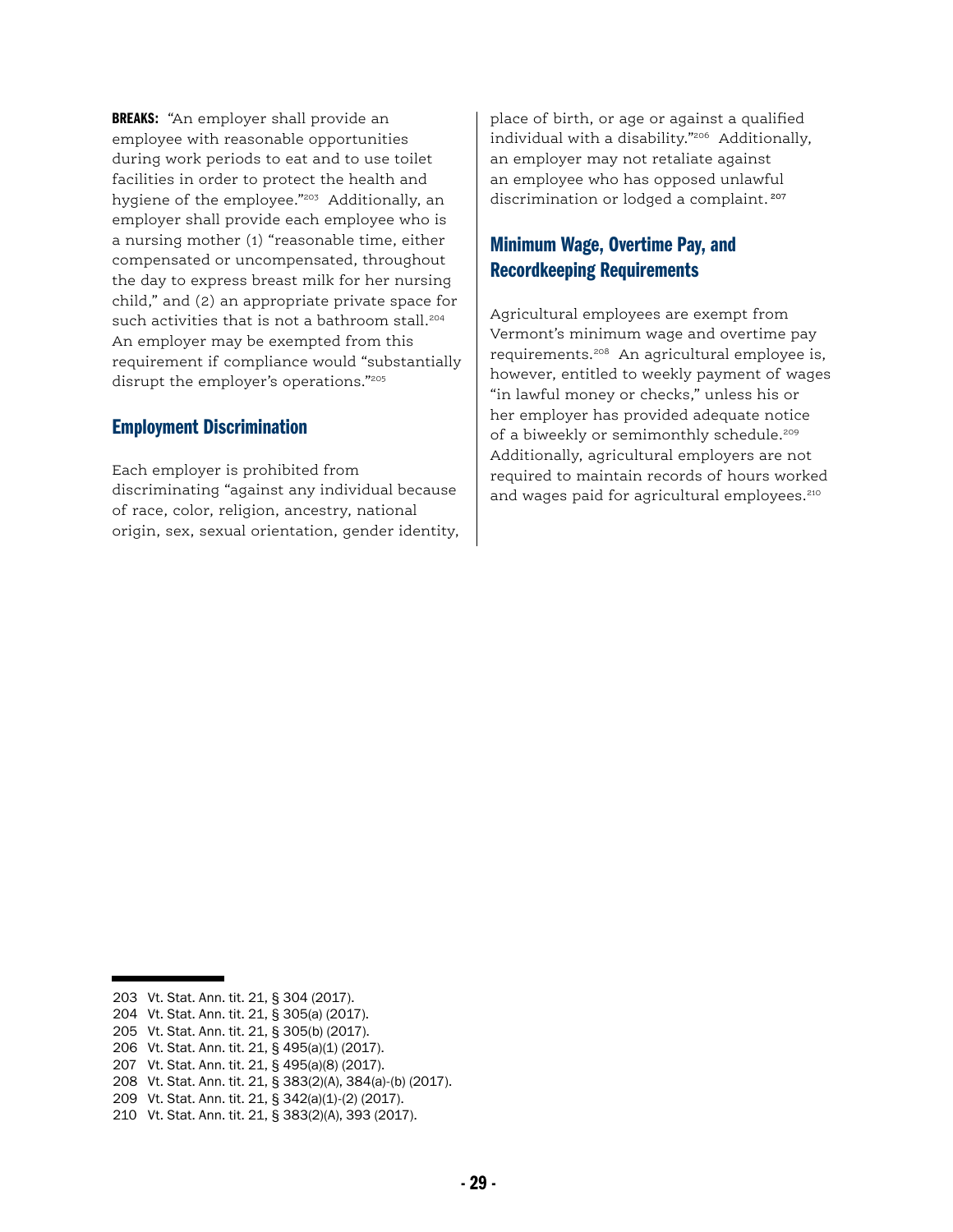## APPENDIX

| <b>SUMMARY OF MAJOR FEDERAL LAWS</b>                                                                                                                                                                                                                                                                                                                                                                                                                                                                                       |                                                                                                                                                                                                                                                                                                                                                                                                                                                              |                |                                                                                                                                                                                                                                                                                                                                                                                                                                                                                                                                                                                                                                                                                                                                                                               |  |  |  |
|----------------------------------------------------------------------------------------------------------------------------------------------------------------------------------------------------------------------------------------------------------------------------------------------------------------------------------------------------------------------------------------------------------------------------------------------------------------------------------------------------------------------------|--------------------------------------------------------------------------------------------------------------------------------------------------------------------------------------------------------------------------------------------------------------------------------------------------------------------------------------------------------------------------------------------------------------------------------------------------------------|----------------|-------------------------------------------------------------------------------------------------------------------------------------------------------------------------------------------------------------------------------------------------------------------------------------------------------------------------------------------------------------------------------------------------------------------------------------------------------------------------------------------------------------------------------------------------------------------------------------------------------------------------------------------------------------------------------------------------------------------------------------------------------------------------------|--|--|--|
| <b>Fair Labor Standards Act</b>                                                                                                                                                                                                                                                                                                                                                                                                                                                                                            |                                                                                                                                                                                                                                                                                                                                                                                                                                                              |                |                                                                                                                                                                                                                                                                                                                                                                                                                                                                                                                                                                                                                                                                                                                                                                               |  |  |  |
| <b>Covered Employees</b>                                                                                                                                                                                                                                                                                                                                                                                                                                                                                                   | <b>Exempt Employees</b>                                                                                                                                                                                                                                                                                                                                                                                                                                      | <b>Housing</b> | Employment                                                                                                                                                                                                                                                                                                                                                                                                                                                                                                                                                                                                                                                                                                                                                                    |  |  |  |
| $\blacktriangleright$ An employee of an<br>enterprise (1) that has<br>any employees engaged<br>in interstate commerce<br>or in the production<br>of goods for interstate<br>commerce, and (2) whose<br>annual gross volume<br>of sales or business is<br>\$500,000 or more<br>$\blacktriangleright$ An employee of any<br>enterprise, regardless of<br>sales or business volume,<br>so long as that employee<br>is individually engaged in<br>interstate commerce or<br>the production of goods<br>for interstate commerce | An employee engaged<br>in "agriculture" (i.e.,<br>traditional farming<br>activities and activities<br>conducted on a farm<br>as an incident to or in<br>conjunction with such<br>activities) is exempt from<br>the FLSA's overtime pay<br>protections, and is exempt<br>from the FLSA's minimum<br>wage protections if the<br>farm employer had fewer<br>than approximately seven<br>full-time employees in<br>each calendar quarter<br>of the previous year | $- N/A -$      | Each covered, non-<br>exempt employee is<br>entitled to (1) a minimum<br>wage of not less than<br>\$7.25 per hour; and (2)<br>for each hour worked<br>in excess of forty in a<br>workweek, payment at<br>a rate not less than one<br>and one-half times the<br>regular rate at which that<br>employee is employed<br>$\blacktriangleright$ Every employer of a<br>covered, non-exempt<br>employee is required to<br>maintain and preserve<br>for three years payroll<br>records for each employee<br>with information including<br>hours worked, deductions,<br>and wages paid<br>$\blacktriangleright$ An employer is prohibited<br>from employing a covered<br>employee in conditions<br>that qualify as "oppressive<br>child labor," as that term<br>is defined in the Act |  |  |  |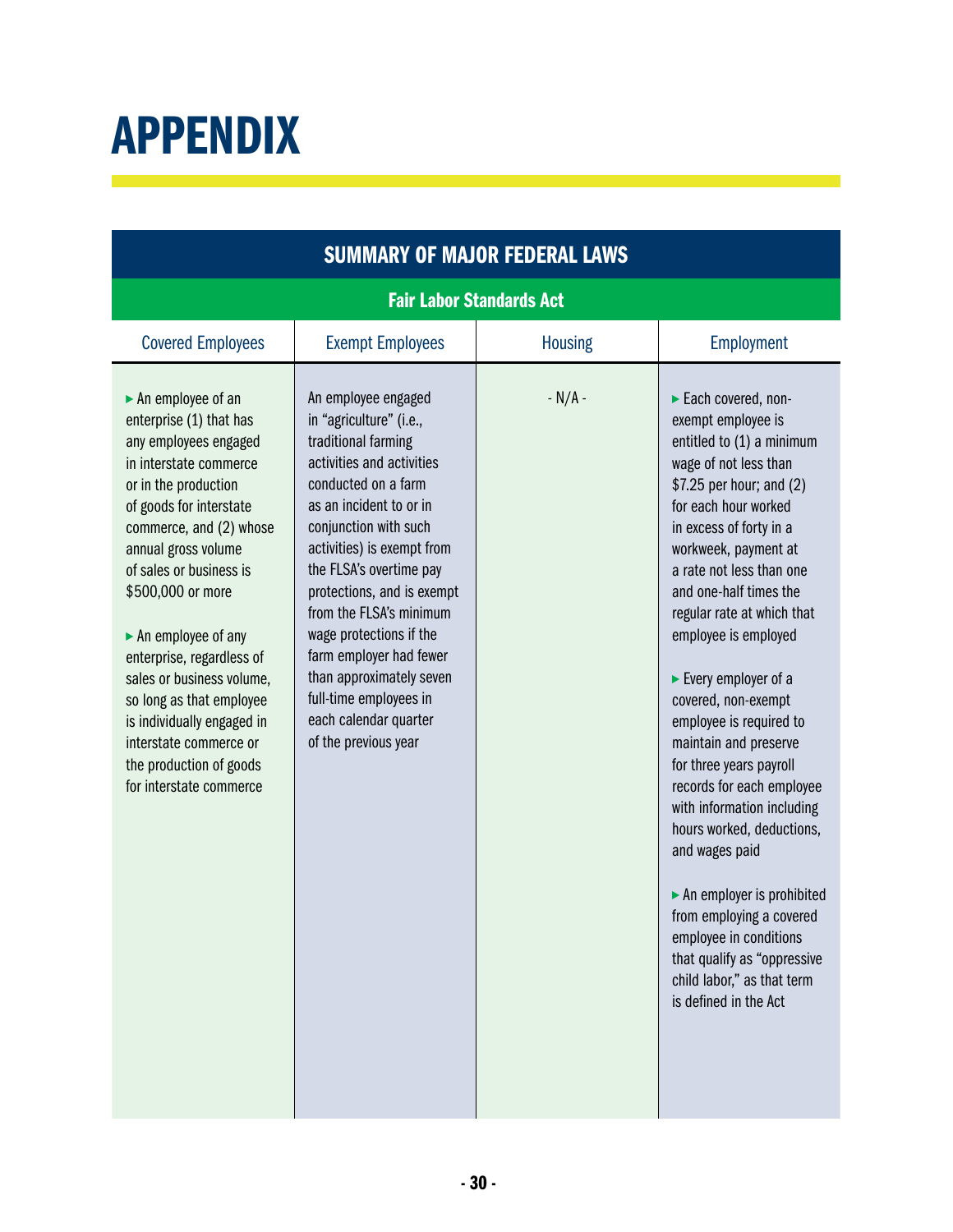| <b>SUMMARY OF MAJOR FEDERAL LAWS</b>                                                                                                                                                                                                                                                                                                 |                                                                                                                                                                                                                                          |                                                                                                                                                                                                                                                                                                                                                                                                                                                                                                                                      |                                                                                                                                                                                                                                                                                                                                                                                                                                                                                                                                                                                                                                                                                                          |  |  |
|--------------------------------------------------------------------------------------------------------------------------------------------------------------------------------------------------------------------------------------------------------------------------------------------------------------------------------------|------------------------------------------------------------------------------------------------------------------------------------------------------------------------------------------------------------------------------------------|--------------------------------------------------------------------------------------------------------------------------------------------------------------------------------------------------------------------------------------------------------------------------------------------------------------------------------------------------------------------------------------------------------------------------------------------------------------------------------------------------------------------------------------|----------------------------------------------------------------------------------------------------------------------------------------------------------------------------------------------------------------------------------------------------------------------------------------------------------------------------------------------------------------------------------------------------------------------------------------------------------------------------------------------------------------------------------------------------------------------------------------------------------------------------------------------------------------------------------------------------------|--|--|
| <b>Migrant and Seasonal Agricultural Worker Protection Act</b>                                                                                                                                                                                                                                                                       |                                                                                                                                                                                                                                          |                                                                                                                                                                                                                                                                                                                                                                                                                                                                                                                                      |                                                                                                                                                                                                                                                                                                                                                                                                                                                                                                                                                                                                                                                                                                          |  |  |
| <b>Covered Employers</b>                                                                                                                                                                                                                                                                                                             | <b>Covered Workers</b>                                                                                                                                                                                                                   | <b>Housing</b>                                                                                                                                                                                                                                                                                                                                                                                                                                                                                                                       | <b>Employment</b>                                                                                                                                                                                                                                                                                                                                                                                                                                                                                                                                                                                                                                                                                        |  |  |
| A farm owner or operator<br>that used more than 500-<br>man days of agricultural<br>labor in at least one<br>calendar quarter of the<br>previous year, unless the<br>farm owner or his or her<br>immediate family member<br>solely handles hiring for<br>his or her own farm<br>An association of farmers<br>A farm labor contractor | A worker engaged in<br>seasonal or temporary<br>agricultural employment<br>who $(1)$ is not an<br>immediate family member<br>of his or her agricultural<br>employer, and (2) does not<br>participate in a temporary<br>work visa program | A covered employer who<br>provides housing to a<br>migrant worker-i.e., a<br>temporary or seasonal<br>worker who is required<br>to be absent overnight<br>from his or her permanent<br>home-must satisfy the<br>following requirements:<br>$\blacktriangleright$ The housing must<br>comply with federal and<br>state health and safety<br>standards<br>$\blacktriangleright$ The covered employer<br>must provide notice to<br>the worker of the housing<br>terms and conditions in a<br>language that the worker<br>can understand | A covered employer<br>who recruits or hires<br>any covered migrant or<br>seasonal worker must:<br>Disclose to each worker<br>in writing the terms of<br>employment, including<br>the wages to be paid, the<br>period of employment,<br>and whether housing<br>will be provided<br>Comply with the terms of<br>the employment agreement<br>▶ Post information about<br>workers' rights under the<br>MSPA at the worksite<br>$\blacktriangleright$ Maintain for three years<br>records of the hours<br>worked and wages paid<br>to each covered worker<br>Pay all wages owed<br>to each worker when<br>due, and provide each<br>covered worker with an<br>itemized statement of<br>earnings and deductions |  |  |

 $-31 -$